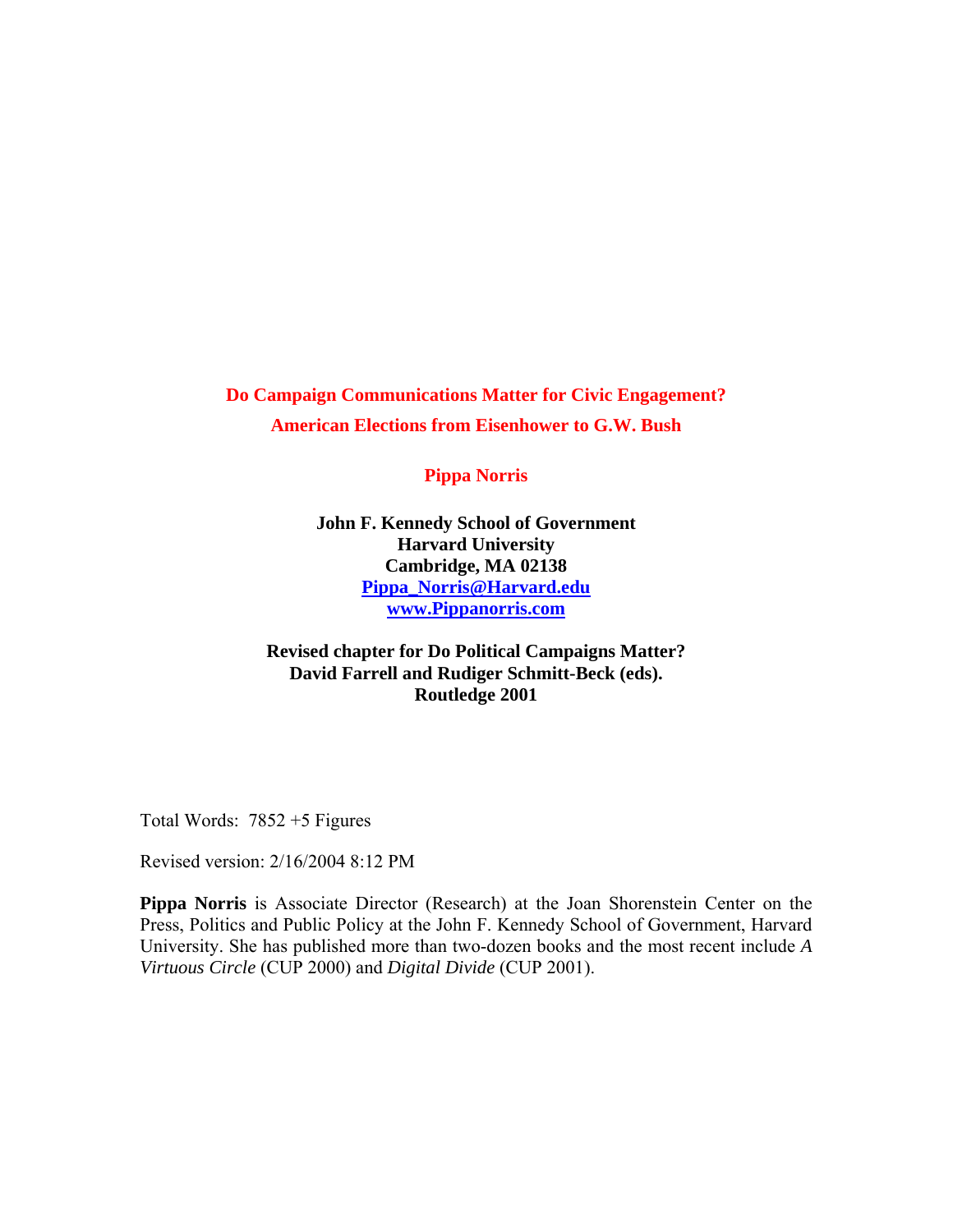Who killed civic engagement? During the last decade multiple voices on both sides of the Atlantic have blamed campaign communications for fuelling public cynicism. In particular, *political actor* accounts claim that links between politicians and voters have been weakened by the adoption of professional marketing techniques, including the mÈlange of spin, packaging and pollsters. In contrast, *media actor* accounts hold journalistic practices in campaign coverage liable for growing public disengagement from civic affairs, and this thesis has developed into something of an unquestioned orthodoxy in the popular literature. The arguments are hardly new, but are these claims correct? Previous work by the author has argued that the process of campaign communications by politicians and journalists has not contributed towards civic disengagement (Norris 2000). This chapter, based on analysis of long-term trends in political communications in American election campaigns from the Eisenhower era in 1952 until the Bush-Gore contest in 2000, confirms that the indictment remains unproven. The chapter draws upon fifty years of National Election Surveys. Many popular commentators suggest that the American public was exceptionally disenchanted by the 2000 presidential election but, in contrast, this chapter demonstrates that, (i) contrary to popular opinion, the electorate did not display exceptional levels of disaffection in the 2000 campaign, in fact according to the standard indicators, American faith and confidence in government has been progressively restored in successive elections from 1994-2000; (ii) overall levels of political activism, interest in elections and public affairs, and attention to the news media display trendless fluctuations in successive American campaigns during the last twenty years, not a steady secular decline; and lastly that (iii) at individual-level, channels of campaign communications directly initiated by politicians and indirectly mediated by journalists are positively associated with levels of civic engagement.

To develop this argument, Part I briefly summarizes the theoretical framework including conceptual models of how the process of political communications in election campaigns has been transformed over the years and theories about how these developments may have fuelled public cynicism. Part II examines whether there has been a long-term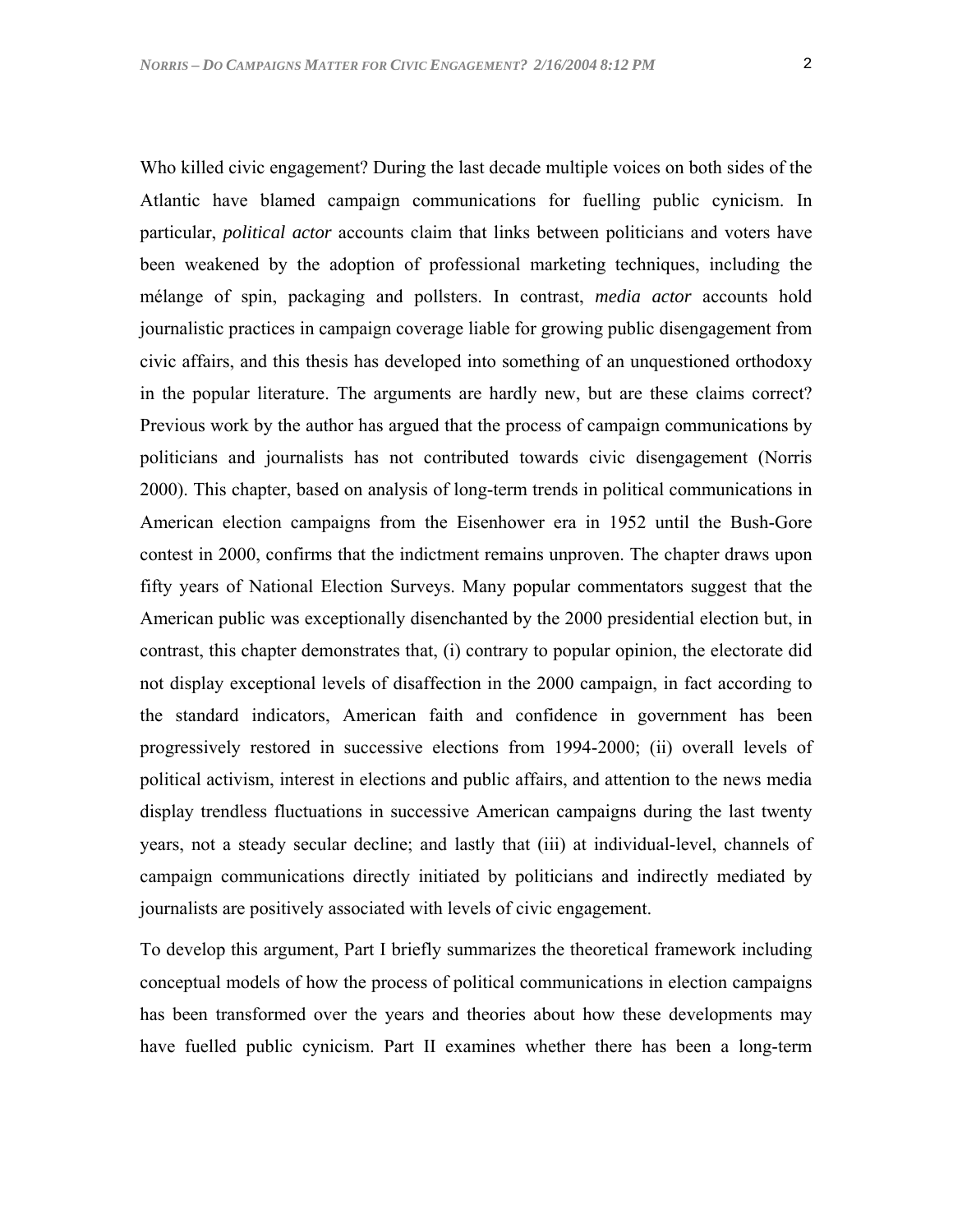decline in civic engagement in the United States, as many claim, monitoring trends in party canvassing, campaign activism, political interest, trust in government, and attention to the news media, drawing from the series of surveys in the American National Election Studies. Part III examines the impact of attention to the campaign on public engagement, with models conducted at individual-level. The conclusion outlines the theory of 'a virtuous circle' to explain the pattern we find. Rather than mistakenly criticizing the process of campaign communications, the study concludes that we need to understand and confront more deep-rooted flaws in American democracy.

### **The Theoretical Framework**

At the most general level, campaigns can best be understood as *organized efforts to inform, persuade, and mobilize*. Using a simple model, campaigns include four distinct elements: the messages that the campaign organization is seeking to communicate, the channels of communication employed by these organizations, the impact of these messages on their targeted audience, and the feedback loop from the audience back to the organization. Some messages are conveyed *directly* from politicians to voters, such as through door-to-door canvassing, advertising, and Internet websites, but most are communicated *indirectly* via the prism of the news media. This process occurs within a broader social and political environment. Effective campaigns also include a dynamic feedback loop as campaign organizations learn about their targeted audience and adapt their goals and strategies accordingly. Indeed the most dramatic effect of campaigns may be evident at elite rather than mass levels, for example if electoral defeat leads towards parties adopting new policies and leaders. Understood in this way, campaigns essentially involve the interaction of political *organizations*, the *news media* as prime intermediary, and the *electorate*. Studying these phenomena systematically is difficult because effective research designs require analysis of dynamic linkages among all three levels and often data is only available at one, namely post-election cross-sectional surveys of the electorate.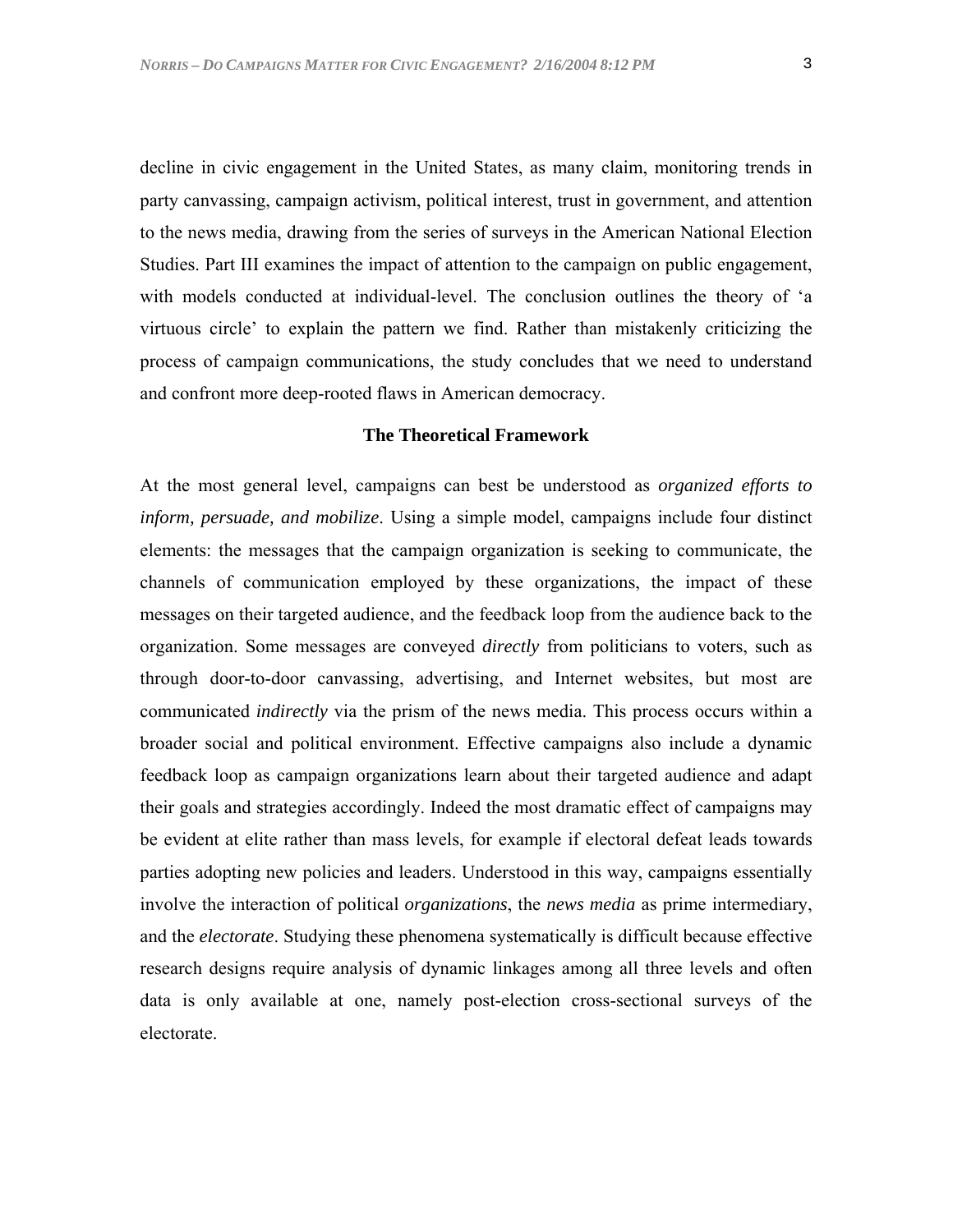Although we commonly think of elections as the prime arena for political campaigns in fact these come in a variety shapes and forms, such as AIDS prevention and anti-smoking campaigns by public health authorities, environmental recycling campaigns by environmentalists, and attempts to win hearts and minds in the debate between transnational advocacy groups and anti-globalization movements and government and business proponents of free trade in the 'battle for Seattle' or Quebec. Campaigns can be regarded as 'political' when the primary objective of the organization is to influence the process of governance, whether those in authority or public opinion and behavior. As other chapters in this volume discuss, the primary impact of this process may be *informational*, if campaigns raise public awareness and knowledge about an issue like the dangers of smoking, or problems of the ozone layer. Or the effect of a campaign may be *persuasion* in terms of reinforcing or changing public attitudes and values, such as levels of support for the major parties or the popularity of leaders. Or campaigns may have an effect upon *mobilization*, - the focus of this study – typified by behavior such as voting turnout and party volunteer work. Many accounts emphasize how the process of campaign communications has been transformed during the twentieth century, but nevertheless the impact of these changes upon the *contents* of the messages has not been well established, still less the *impact* of the process upon mobilizing or demobilizing the general public.

Many fear that common developments in election campaigns have undermined their role as mobilizing processes. The last decade has seen growing concern in the United States about civic disengagement fuelling a half-empty ballot box. The common view is that, faced with the spectacle of American elections, the public turns off, knows little, cares less and stays home (Nye et al 1997; Ladd and Bowman 1998; Putnam 2000). Similar fears are widespread in many other democracies (Pharr and Putnam 2000). The growth of critical citizens is open to many explanations that have been explored elsewhere (Norris1999), linking public confidence with levels of government performance and value change in the political culture. One of the most popular accounts blames the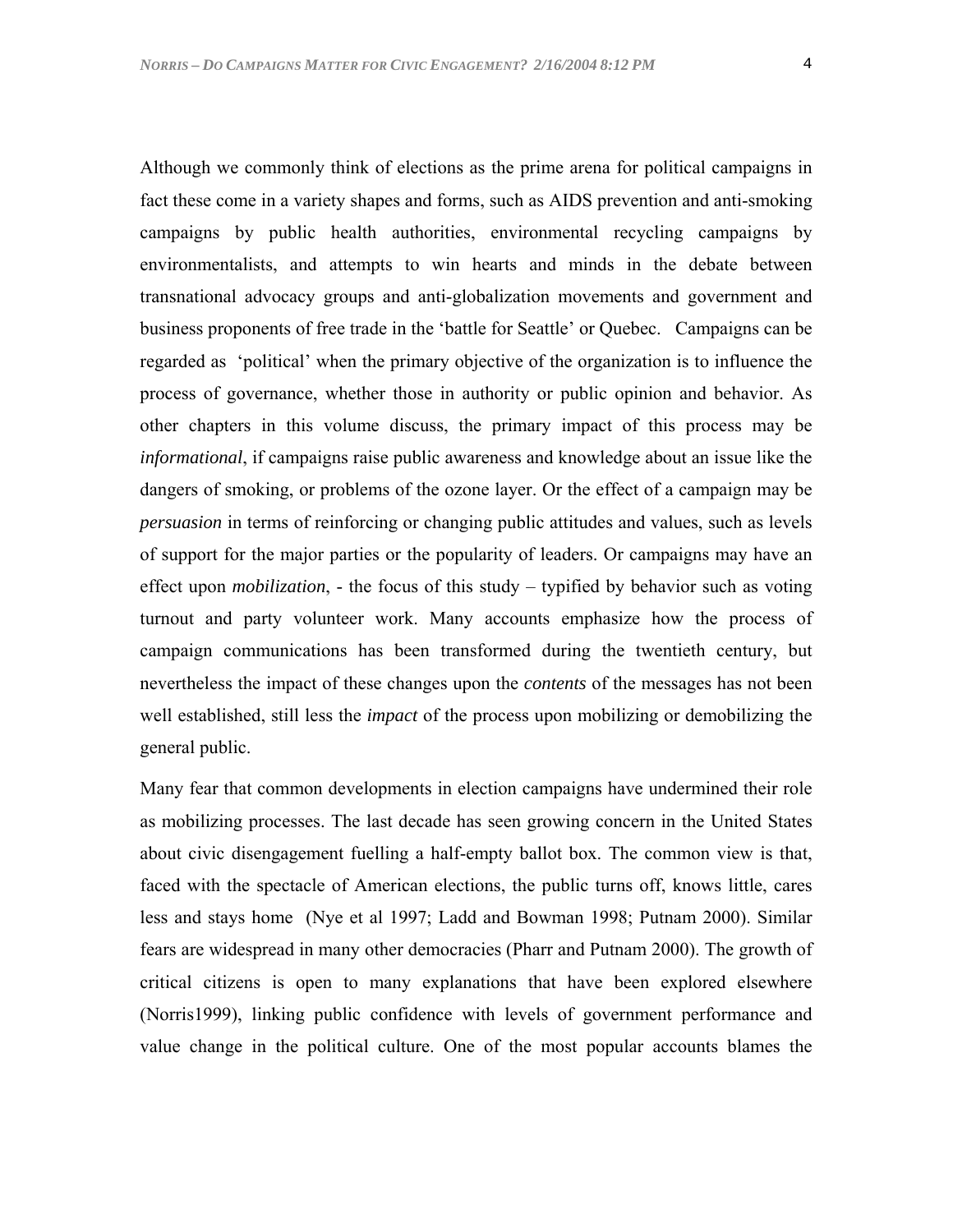process of political communications for public disengagement, especially the changing role of politicians and journalists within election campaigns. The idea that typical practices in campaign communications have fostered and generated civic malaise originated in the political science literature in the 1960s, developed in a series of scholarly articles in the post-Watergate 1970s, and rippled out to become the conventional wisdom today. The chorus of critics is loudest in the United States but similar echoes are common in Western Europe. There is nothing particularly novel about these arguments but their widespread popular acceptance means that the evidence for these claims deserves careful examination. Two main schools of thought can be identified in the literature. Political actor accounts emphasize the decline of traditional fare-to-face campaigns, eroding direct voter-politician linkages, and the rise of 'spin' and strategic news management by politicians, reducing public trust in parties and confidence in governments. Journalist actor accounts stress the shift within the news media towards covering political scandal rather than serious debate, policy strategy rather than substance, and conflict rather than consensus. These development can be regarded as complimentary, with the shift towards strategic news management by government prompting a journalistic reaction, or as two autonomous changes.

#### **Campaign demobilization?**

In theorizing about these developments, campaigns can be understood to have evolved through three primary stages. *Pre-modern* campaigns are understood to display three characteristics: the campaign organization is based upon direct and active forms of interpersonal communications between candidates and citizens at local level, with shortterm, ad-hoc planning by the party leadership. In the news media the partisan press acts as core intermediary between parties and the public. And the electorate is anchored by strong party loyalties. During this era, which predominated in Western democracies with mass-branch party organizations at least until the rise of television in the 1950s, local parties selected the candidates, rang the doorbells, posted the pamphlets, targeted the wards, planned the resources, and generally provided all the machinery linking voters and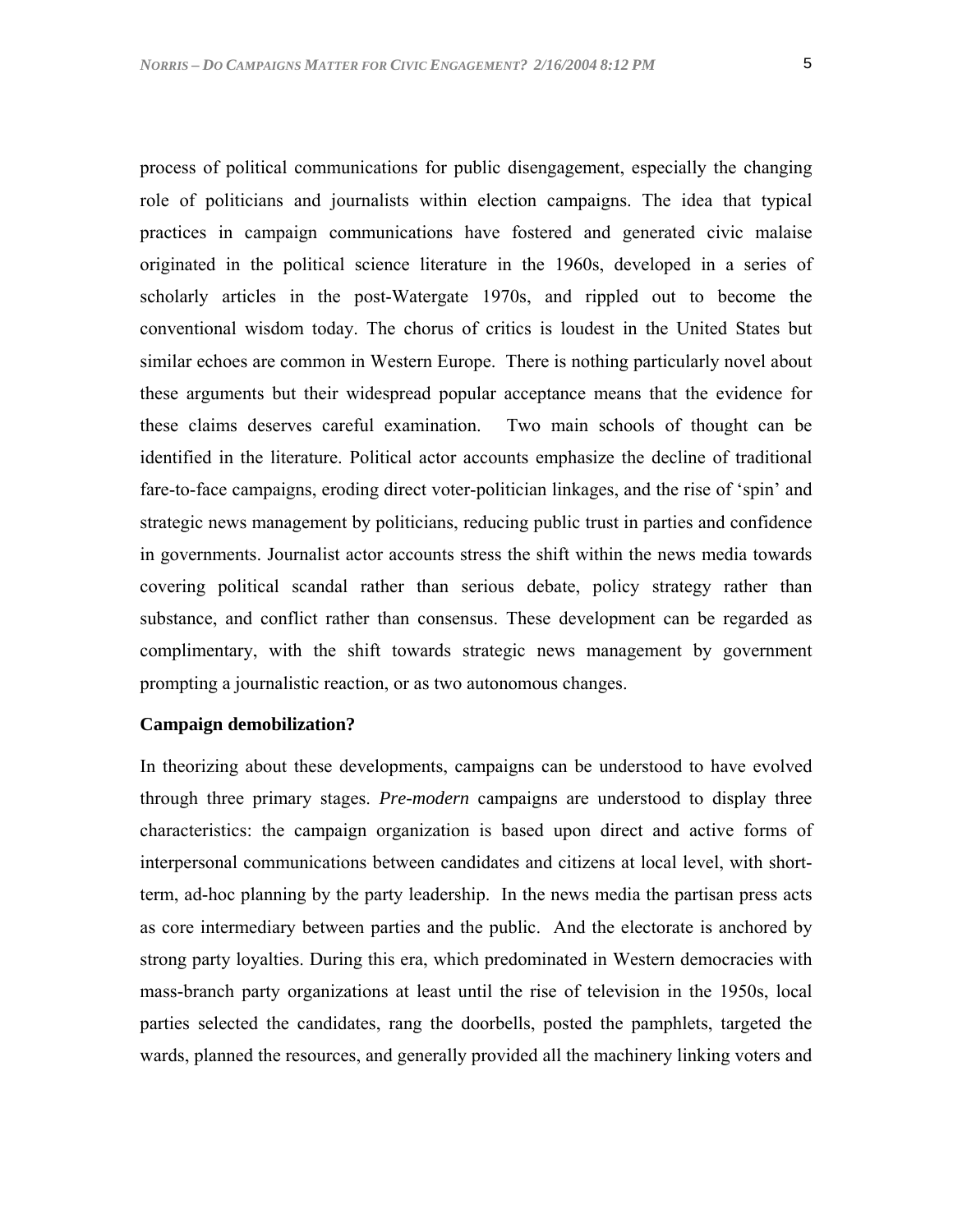candidates. For citizens the experience is essentially *locally-active*, meaning that most campaigning is concentrated within communities, conducted through more demanding activities like rallies, doorstep canvassing and party meetings.

*Modern* campaigns are defined as those with a party organization coordinated more closely at central level by political leaders, advised by external professional consultants like opinion pollsters. In the news media, national television becomes the principle forum of campaign events, a more distant experience for most voters, supplementing other media. And the electorate becomes increasingly decoupled from party and group loyalties. Politicians and professional advisors conduct polls, design advertisements, schedule the theme de jour, leadership tours, news conferences and photo opportunities, handle the press, and battle to dominate the nightly television news. For citizens, the typical experience of the election becomes more *centrally-passive*, in the sense that the main focus of the campaign is located within national television studios, not local meetings, so that he experience becomes more distant.

Lastly *post-modern campaigns* are understood as those where the coterie of professional consultants on advertising, public opinion, marketing and strategic news management become more co-equal actors with politicians, assuming an increasingly influential role within government in a 'permanent' campaign, as well as coordinating local activity more tightly at the grassroots. The news media fragments into a more complex and incoherent environment of multiple channels, outlets, and levels. And the electorate becomes more dealigned in their party choices. The election may represent a return to some of the forms of engagement found in the pre-modern stage, as the new channels of communication allow greater interactivity between voters and politicians. Post-modern types of communication can be conceptualized to fall somewhere between the locallyactive dimension of traditional campaigns and the centrally-passive experience characteristic of television-dominated elections. Case studies suggest that political campaigns in many nations have been transformed by the widespread adoption of political marketing techniques, although countries have not simply imported American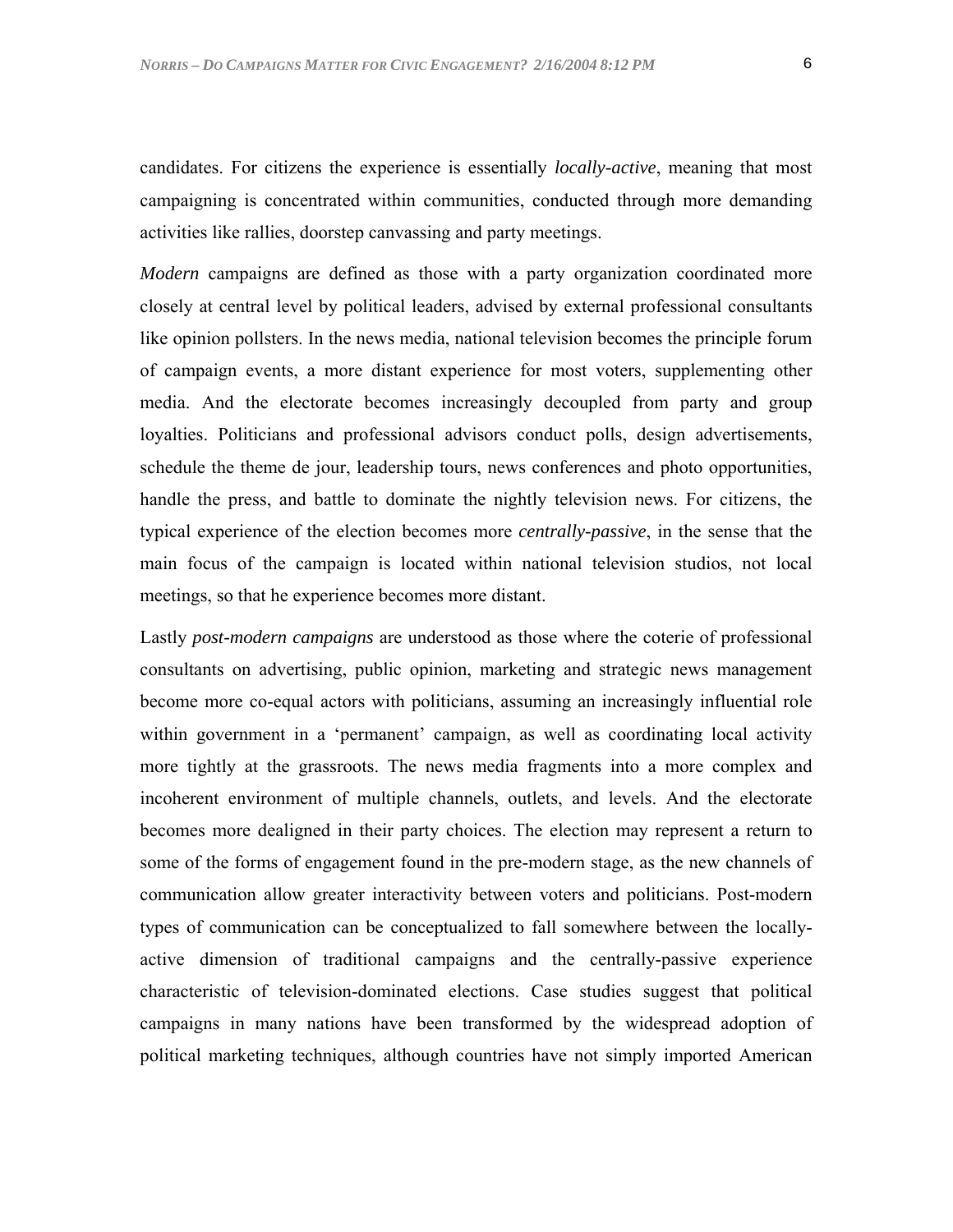practices wholesale. According to the ëshoppingí model, politicians adopt whatever techniques seem well suited to their particular environment, supplementing but not discarding older forms of electioneering (Plassner et al. 1999).

The extent and pace of these developments can be expected to vary from one context to another. Rather than claiming that all campaigns are inevitably moving into the postmodern category, contests can continue to be arrayed from the pre-modern to the postmodern, due to the influence of a range of intermediary conditions such as the electoral system, campaign regulations, and organizational resources. Even within the US, where these developments have perhaps gone furthest, all forms of campaigning remain evident, from the face-to-face, yard-sign, retail politics of primaries in New Hampshire to the capital-intensive, poll and ad-driven campaign in California. A series of case studies have documented the deployment of new campaign techniques in many established and new democracies around the world (Swanson and Mancini 1996; Butler and Ranney 1992; Bowler and Farrell 1992; Gunther and Mughan 2000). The move towards strategic communications represents part of the 'professionalization' of campaigning, giving a greater role to technical experts in public relations, news management, advertising, speech writing, and market research.

The rise of modern and post-modern campaigns has been widely blamed for encouraging cynicism. The most common concern is that the techniques of 'spin', selling and persuasion may have undermined the credibility of parties and political leaders (Jones 1995; Rosenbaum 1997). If everything in politics is designed for popular appeal then it may become harder to trust the messages or messenger (Franklin 1994; Pfetsch 1996; Siune 1998). Many believe that this process has reduced the importance of traditional activities such as local party meetings, door-to-door canvassing and direct voterpolitician contact. The use of 'negative' or attack advertising by parties and candidates has also raised anxieties that this practice may demobilize the electorate (Ansolabehere and Iyengar 1995).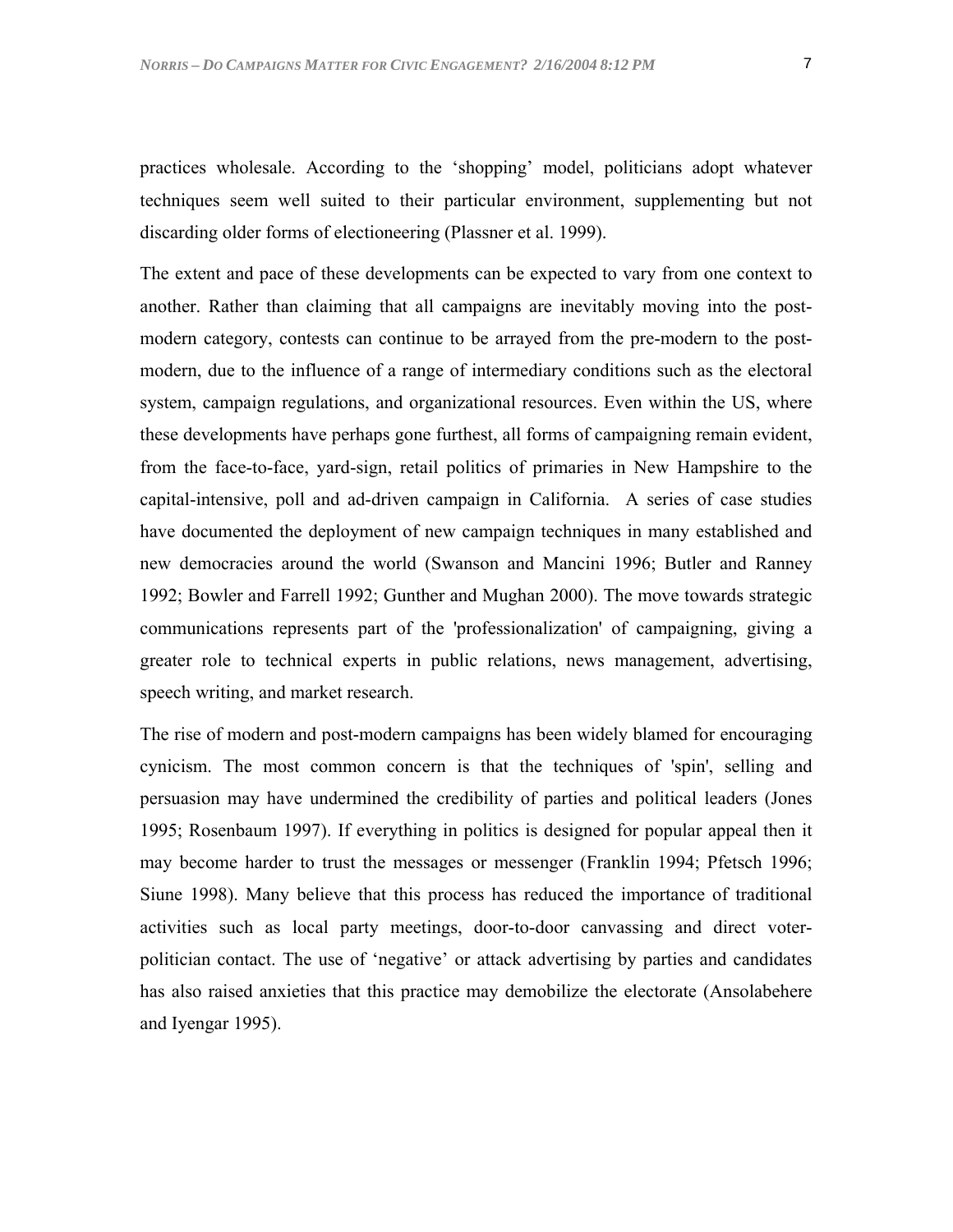#### **News Demobilization?**

Another related perspective commonly blames journalists rather than politicians. Kurt and Gladys Lang (1966) were the first to connect the rise of network news with broader feelings of disenchantment with American politics in the sixties. The Langs proved an isolated voice at the time, in large part because the consensus in political communications stressed the minimal effects of the mass media on public opinion. The idea gained currency in the mid-1970s since it seemed to provide a plausible reason for growing public alienation in the post-Vietnam and post-Watergate era. Michael Robinson (1976) first popularized the term 'videomalaise' to describe the link between reliance upon American television journalism and feelings of political cynicism, social mistrust, and lack of political efficacy. Greater exposure to television news, he argued, with its high 'negativism', conflictual frames, and anti-institutional themes, generated political disaffection, frustration, cynicism, self-doubt and malaise. During the 1990s the trickle of complaints about the news media became a popular deluge. For Thomas Patterson (1993) the press, in its role as election gatekeeper, has become a 'miscast' institution, out of order in the political system. Cappella and Jamieson (1996) found that strategic news frames of politics activate cynicism about public policy. Dautrich and Hartley (1998) conclude that the news media 'fail American voters'. James Fallows (1996) argues that down-market trends have produced the relentless pursuit of the sensational, superficial, and populist, at the expense of serious coverage of public affairs.

Eleswhere similar voices can be heard. Blumler and Gurevitch (1995) believe that a 'crisis of civic communication' has afflicted Western Europe. Achille and Bueno (1994) fear that growing competition from commercial channels has undermined the quality and diversity of public service television. Dahlgren (1995) argues that the displacement of public service television by commercial channels has impoverished the public sphere. Schulz (1997) warns that the decline of public service broadcasting and the rise of commercial channels in Germany, the latter emphasizing the more sensational and negative aspects of political news, may have increased public cynicism. Kaase (2000)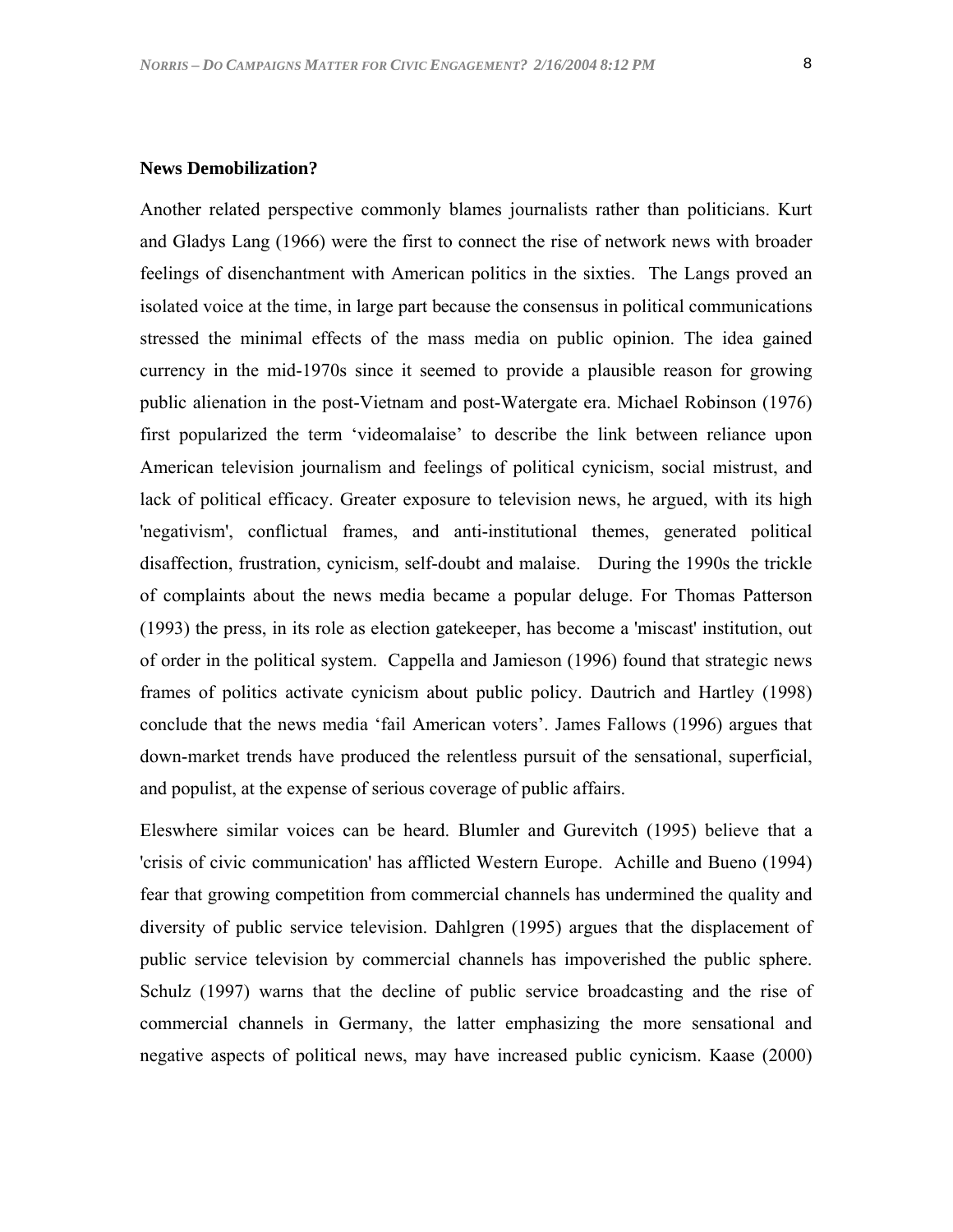fears that these developments may produce audiences segmented according to the amount of political information to which they are exposed, possibly reinforcing a ëknowledge gap'. There is widespread concern that increased competition for readers has increased the pressure on traditional standards of news in the print sector, leading to 'tabloidization' or 'infotainment'. While hardly a new practice, many believe that today routine and daily front-page news about government scandals appears greater than in previous decades whether sleaze in Britain, Tagentopoli in Italy, or l'affaire Lewinsky in America (Lull and Hinerman 1997). This coverage is believed to corrode the forms of trust underpinning social relations and political authority). Many hope that the Internet can escape these problems, but others fear that new media may simply reinforce political cynicism (Owen and Davis 1998; Murdock and Golding 1989; Hill and Hughes1998).

Of course there are counterclaims in the literature and the number of skeptics questioning the evidence for media malaise has been growing in recent years. The most recent examination of the American evidence, by Bennett et al. (1999), found that trust in politics and trust in the news media went hand-in-hand, with no evidence that use of the news media was related to political cynicism. Kenneth Newton (1997, 1999) showed that reading a broadsheet newspaper in Britain, and watching a lot of television news, was positively associated with political knowledge, interest, and understanding of politics. Christina Holtz-Bacha (1990) demonstrated similar patterns in Germany, while Curtice, Schmitt-Beck and Schrott (1998) reported similarly positive findings in a five-nation study from elections in the early 1990s. Until recently, however, counterclaims have usually been published in scattered scholarly journals and thereby drowned out by the Greek chorus of popular lament for the state of modern campaign communications. In work elsewhere (Norris 2000) I have argued that the media malaise thesis remains flawed on multiple grounds.

Since the argument is based on historical shifts in the nature of campaign communications, then at diffuse level there should be evidence from longitudinal indicators of public opinion. If modern campaigns have weakened direct voter-party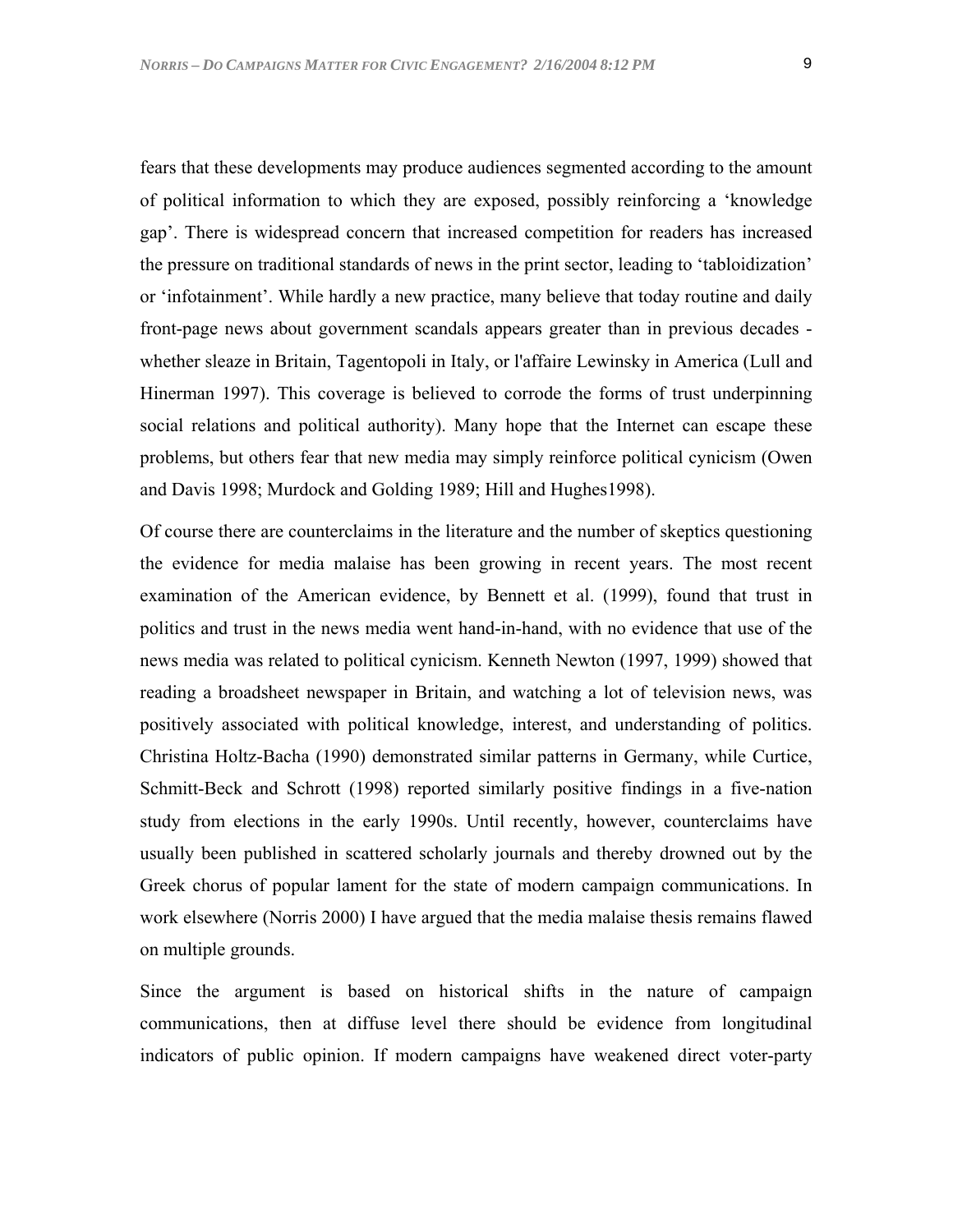linkages, then there should be evidence of lower levels of *electoral canvassing*. And there should be a steady erosion in conventional *political participation*, measured by traditional activities such as involvement in political discussion, attending party meetings, working for a party, contacting elected representatives, and donating money to a candidate during the election. If negative and strategic news has turned people off, then the public should be *less attentive to the news media*. There should be a long-term decline in *public interest* in government, civic affairs, and political campaigns. And standard measures of *political trust* should show a steady and significant fall. On the other hand, if indicators of American civic engagement display a pattern of stability or trendless fluctuations over time, rather than a steady fall, then this throws doubt on the core thesis.

# **Trends in American Civic Engagement**

## *Party canvassing*

First, to consider the evidence for these claims, this study can examine long-term trends in reported party-voter contact and levels of participation in American campaigns, drawing upon National Election Studies since 1952. If American parties have progressively abandoned traditional campaign techniques, exemplified by grassroots meetings and local get-out-the-vote drives, then we might expect to see lower levels of canvassing over the years. Figure 1 shows the proportion of Americans who said that someone from the political parties had called them by phone or someone had come round to talk to them about the campaign during successive elections. The results according to the NES figures show that party-initiated contact activity surged from 1956 to 1972, despite coinciding with the era when television took off rapidly in American households as a popular medium, and therefore when political ads gradually reached a wide audience. It is true that trends suggest a subsequent decline in contact activity from 1972 to 1990, but this was followed by a major recovery in successive elections. The level of contact activity generated in the 2000 campaign was the highest ever recorded in the series, with almost one third of all Americans talking about the election with parties. The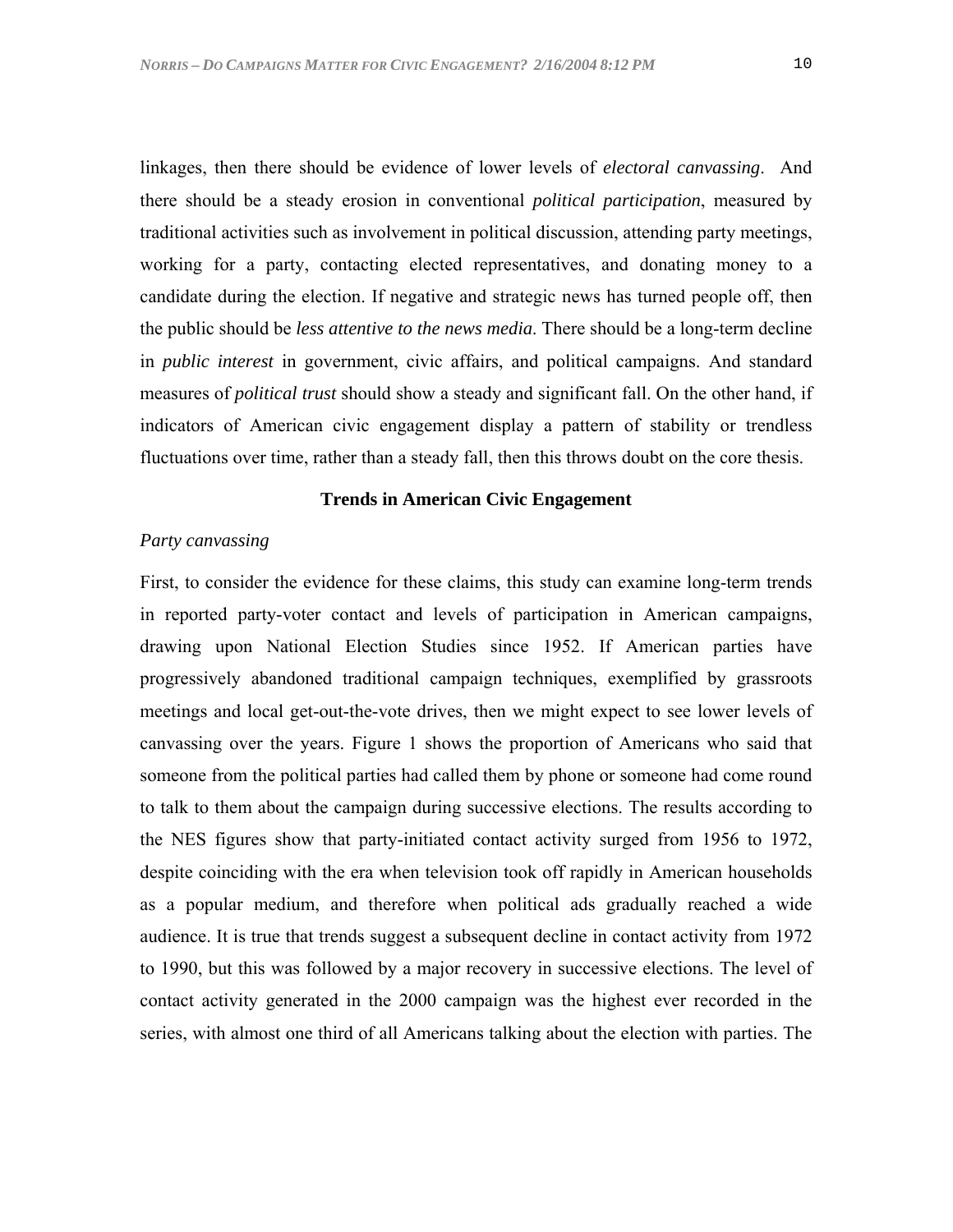major parties have been broadly balanced in their contact activities over the years, with the Democrats marginally more energetic in many years although the GOP have outpaced them occasionally in the early 1960s and again in the mid-1990s. Moreover this underestimates the total amount of contact activity since about one in ten Americans regularly reports being called to talk about the election by someone not from the major parties, and this proportion has also increased in recent years. The form of contacting may now be conducted more by telephone than by the traditional face-to-face meeting, but what this trend suggests is that in recent decades American parties and candidates have been invested greater energies in the attempt to mobilize individual voters through calling them directly, not less.

## [Figure 1 about here]

## *Campaign activism*

Figure 2 presents the trends in campaign activism in US presidential elections. The pattern shows trendless fluctuations from 1952 to 2000 in many of the items, rather than a clear secular decline. The sharpest fall is in the proportion of Americans wearing a button or displaying a bumper sticker, both minor activities that have become unfashionable. Since the 1960s there has also been a modest long-term decline in activism within parties, although the proportion of party workers today is similar to the situation in the 1950s. The proportions of Americans engaged in other types of campaigning remains fairly stable, such as those contributing money or going to a political meeting. Today the Internet provides new channels of communication, such as the use of candidate websites for fund-raising and email for networking, discussion groups for chat and electronic payments for donations (Norris 2001a), but the figures suggest that older forms of campaigning continue with new technologies supplementing rather than replacing older channels

[Figure 2 about here].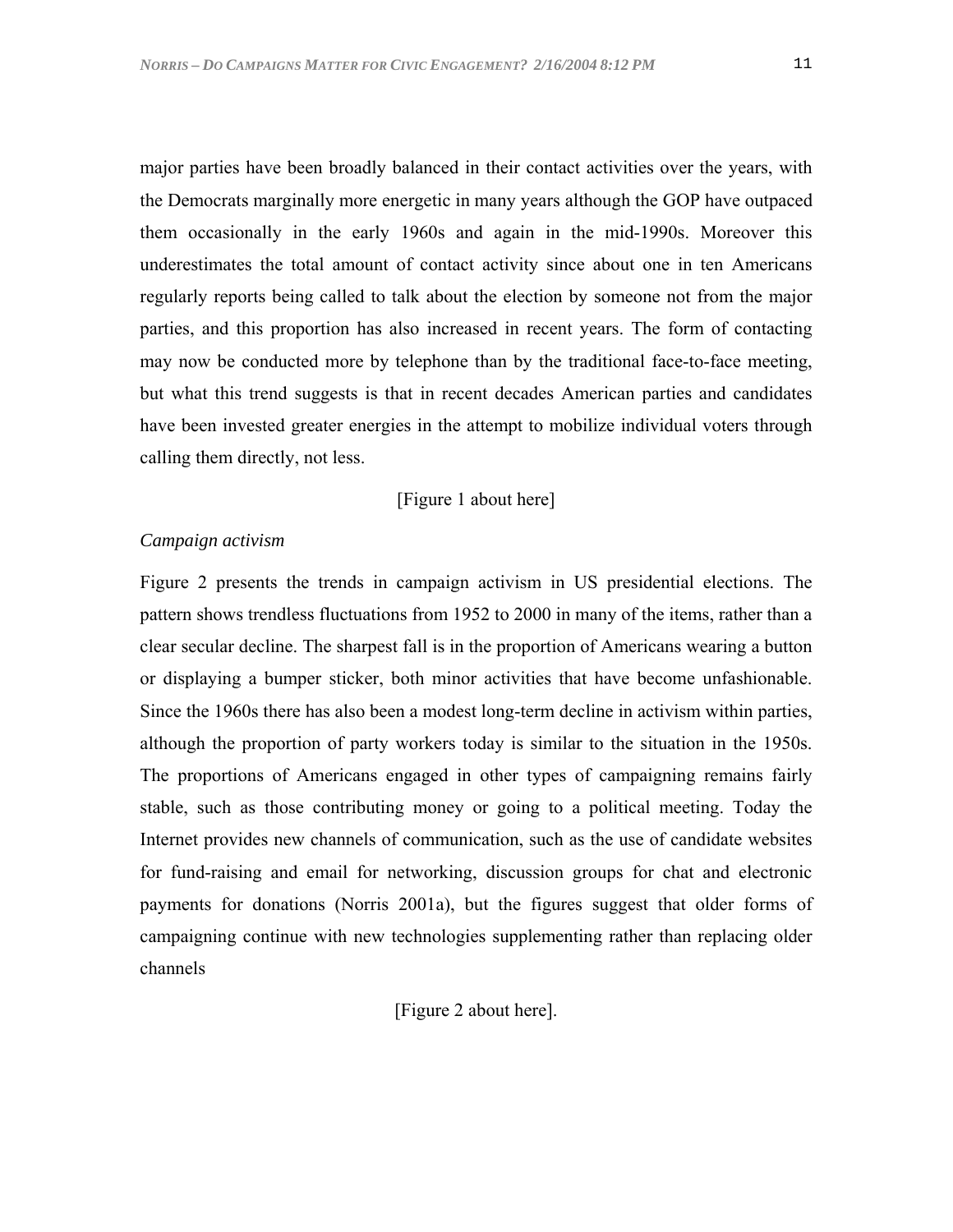As discussed earlier, many believe that the public has been turned off from the campaign by strategic and negative coverage in the news media. These fears have been fuelled by broader trends as many Americans leave network TV evening news for cable channels like MSNBC and CNN, as well as alternative news sources available via the Internet. The secular erosion in overall network news viewership recorded by Nielsen figures persists in non-election as well as election years, as Americans find access to cable news more convenient for their working schedules (Norris 2001b). Newspaper circulation figures, which have long been weak in comparison with similar postindustrial societies, have also been steadily falling in the United States. Yet when asked how much attention they pay to news about the campaign for President, the trends in Figure 3 from the 1960 to 2000 show a picture of trendless fluctuations. The main change occurred earlier, in the 1950s as television came into the living room, displacing the role of radio news that had been popular in the interwar years. Once widely available, TV news shows a fairly stable plateau over successive elections, with two temporary dips in 1984 and again in 1996. Use of newspapers shows a slightly more pronounced decline since the early 1980s but it also remains unclear whether this has now stabilized or whether it will fall further.

[Figure 3 about here]

# *Political Interest*

If traditional forms of campaign activism have not fallen, what about general interest in election campaigns, as well as in government and public affairs? If election coverage became more negative in the 1960s and early 1970s, then plausibly people could switch off from politics. Figure 4 shows long-term trends in these indicators, in Presidential and mid-term elections. The results show that interest in the campaign was slightly stronger in successive elections from 1952 to 1976, and then fell to a lower level from 1978 to 2000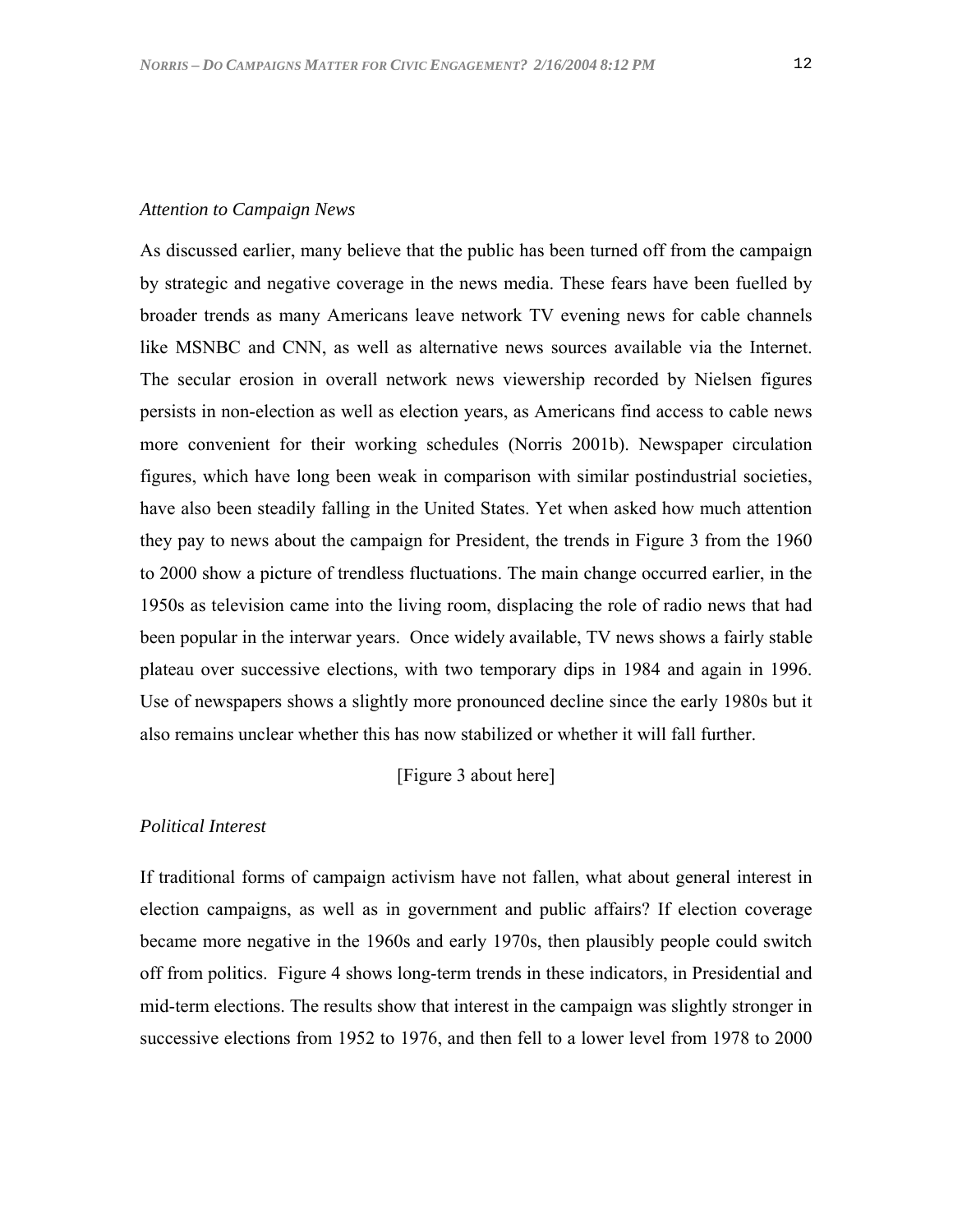(with the exception of the 1992 election were attention rose again). The pattern is far from uniform, for example interest in the 1956 campaign proved similar to that in 1996. Variations over time could plausibly be produced by many factors, including the closeness of the race, whether an incumbent president was standing for reelection, competition from third party candidates, the salience of the political issues, and so on (Rosenstone and Hansen 1993). The decline of political interest indicates a periodspecific shift, but this change seems to have occurred between 1976 and 1978. In addition, the decline in political interest could be attributed to many things beyond changes in campaigning, for example the heightened generational and racial tensions in American politics could have increased political interest during the 1960s, producing a fall thereafter.

## [Figure 4 about here]

Trends in attention to government and public affairs, rather than campaigns, present a similar picture. The proportion of Americans who follow government and public affairs either 'most' or 'some' of the time in the 1990s is similar to the situation in the early 1960s. The main exceptions to the overall trend concerns heightened attention in the 1964, 1972, 1974 and 1976 elections. As many have observed, the events of these years stimulated political awareness – from conflict over civil rights and urban riots, to anti-Vietnam demonstrations, political assassinations, the rise of second-wave feminism, generational culture wars, and the aftermath of Watergate. From 1976 to 2000 attention returned to the 'normal' level evident in the early 1960s. There is no linear decline in interest in American politics. The 1992 Bush v. Clinton v. Perot election, for example, registered the 5th highest level of interest in the entire series. The common assumption that Americans have become increasingly bored with government and turned off from public affairs in recent years, and that this can be attributed to increasingly negative, trivial or strategic coverage in the news media, or to changes in party campaigning, receives no support from this evidence.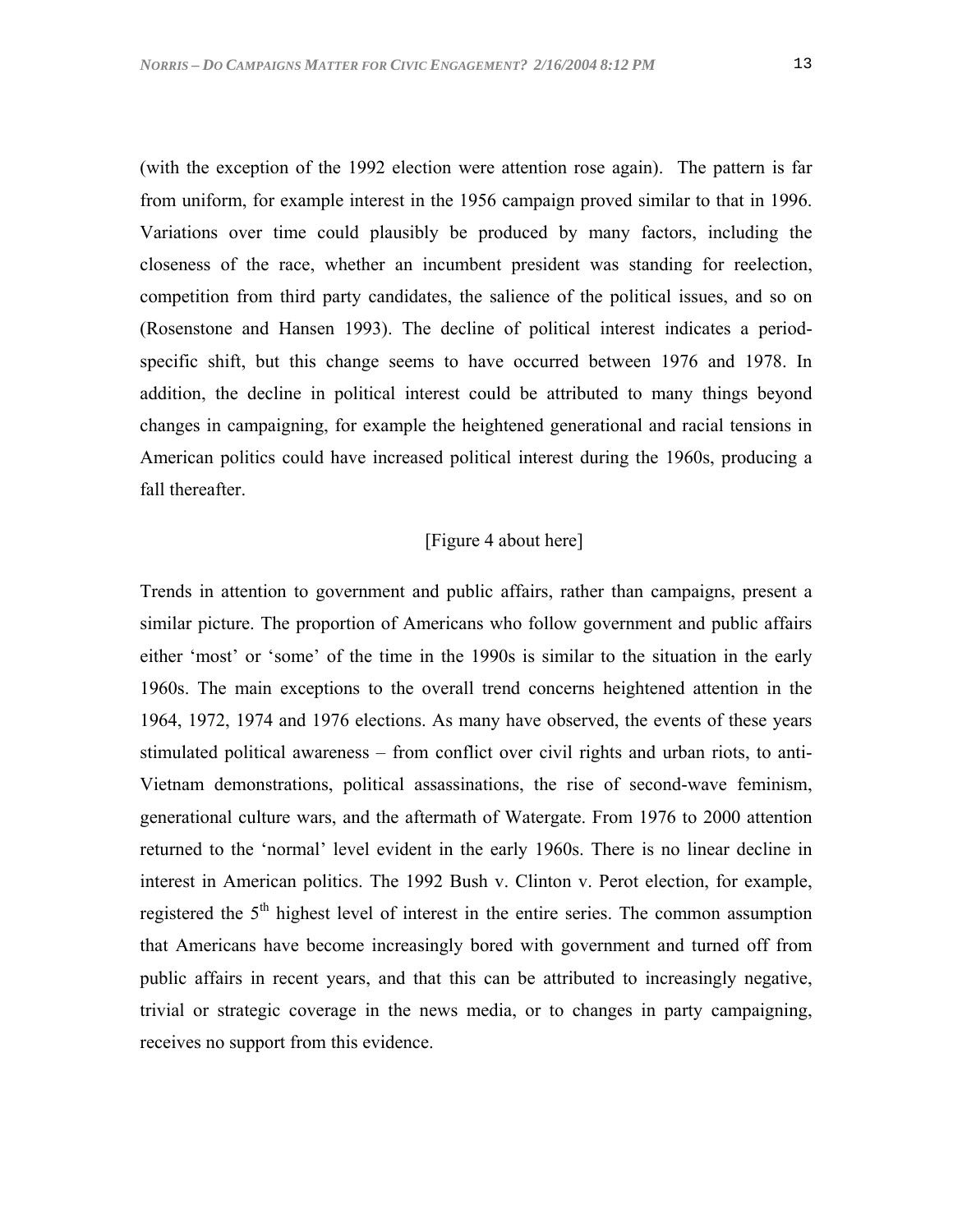#### *Political Trust*

Yet the effects of a more cynical culture in journalism should be evident more directly in indicators of political trust in American government and politicians. After all, much of the concern about growing alienation has been generated by the long-term slide in the standard NES indicators of civic malaise. The key question here is whether the timing of the decline in political trust mirrors the events that are believed to have transformed the news culture.

# [Figure 5 about here]

Figure 6 maps trends in the standard NES indicators of trust in government, from 1958 until 2000. The pattern confirms relatively high levels of trust from the 1958-1964, the sharp plunge from 1964 to 1974, the modest slide until 1980, then the revival under Reagan's first term in the early 1980s, the slide again from 1984 to 1994, then a distinct revival during Clinton's second term. While earlier observers saw only a linear decline, the most recent figures suggest a far clearer pattern of fluctuations. The key question for this study is how far these patterns can be related to the timing of any assumed changes in political campaigning. The pattern in the 1980s and 1990s, with the rise and fall and rise again in American political trust, strongly suggests that rather than a secular phenomena, driven by cultural or structural trends, this represents a more events-driven or performance-driven political explanation. If 'negative' campaign coverage increased in the early 1980s, as Patterson (1993) suggests, or if news of political scandals commonly became front-page headlines in the 1990s, this may be associated with the popularity of presidential candidates, but it is unrelated to broader trends in American political trust, which became more positive during these eras. Of course we cannot assume that there is any simple and direct link between attitudes towards the political system and the broader pattern of campaign coverage, since multiple factors can influence political trust. But at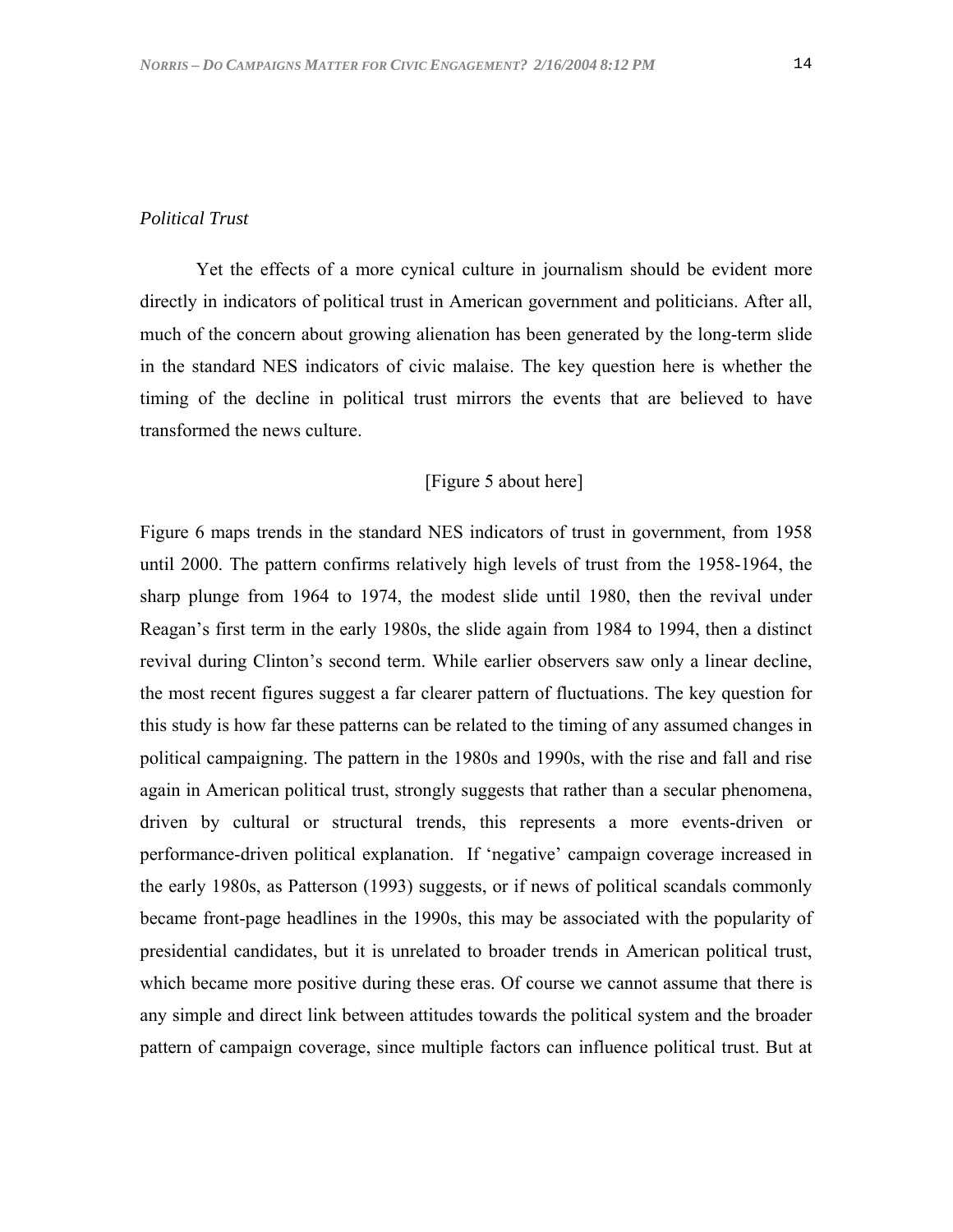the same time if the timing of trends in these indicators of civic engagement fails to match the timing of any hypothetical change in the campaign communications, even with lags, then we have failed to establish convincing evidence for these hypothetical effects at diffuse level.

#### **The Impact of Exposure to Campaign Communications**

So far we have examined diffuse patterns at aggregate level, but what is the evidence of the effects of exposure to campaign communications on civic engagement at individual level? Table 1 displays the results of a regression model analyzing the effects of attention to the campaign news media and party canvassing on campaign activism. The model controls for the standard factors commonly found to be associated with political participation, including demographic background (age, gender, income, education and race), and political attitudes (including political interest and strength of partisanship), as well as the year of the survey in the merged NES 1948-1998 dataset. The results in Table 1 confirm that attention to campaign communications in newspapers, radio news, and magazine news, as well as being canvassed by parties, are all significantly associated with greater campaign activism, even after controlling for social background and political attitudes. Attention to television news about the campaign is also positive but proves a statistically insignificant predictor of activism. Other variables point in the expected direction, with greater levels of political participation among men, older citizens, the well educated and the more affluent, as well as among stronger partisans and those who are politically interested. The year of the election proves insignificant, confirming the earlier observation that there has not been a secular slide in overall levels of campaign engagement. Moreover the indicator of party canvassing proved more strongly related to participation than any of the demographic variables.

# [Table 1 about here]

Similar models are run using a single media attention scale with measures of campaign activism, external efficacy, trust in government and government responsiveness as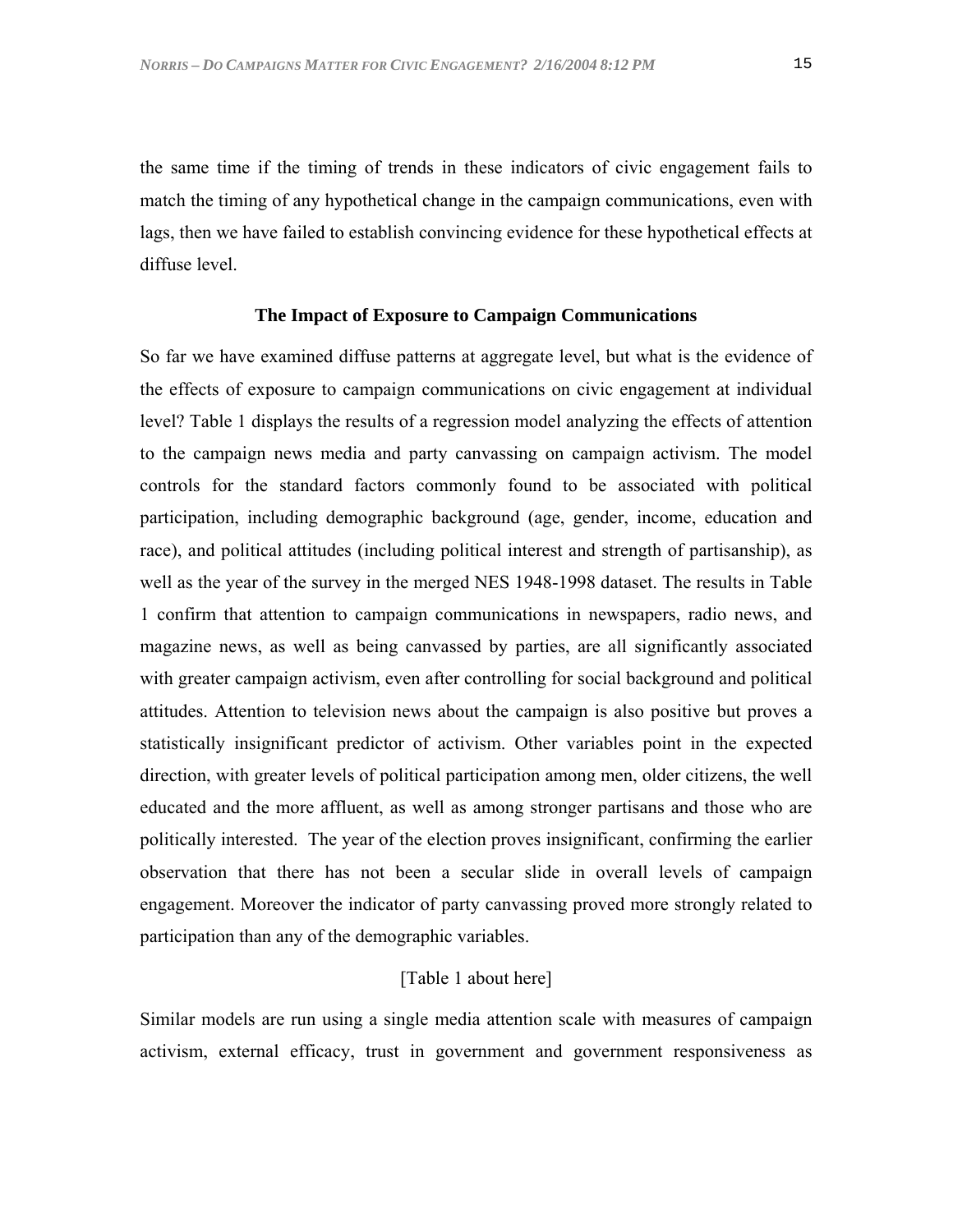alternative indicators of civic engagement, with the summary results presented in Table 2. The models confirm that Americans who are most exposed to direct and indirect channels of campaign communications, because they pay attention to campaign news and they are canvassed by parties, prove consistently more *active*, *efficacious*, and *more positive about government responsiveness*. This relationship remains significant even after introducing a battery of controls in the multivariate regression models. There is a modest negative effect between exposure to the news and trust in government but this proves statistically insignificant despite the large sample size.

# (Table 2 about here)

Moreover, far from a case of 'American exceptionalism', this pattern is found in the United States *and* in Western Europe (for full details see Norris 2000). The evidence strongly suggests that the public is not simply passively responding to political communications being presented to them, in a naive 'stimulus-response' model, instead they are critically and actively sifting, discarding and interpreting the available information. A more educated and literate public is capable of using the more complex range of news sources and party messages to find the information they need to make practical political choices. The survey evidence suggests that news exposure was not associated with civic disengagement in America.

#### **Conclusions: A Virtuous Circle?**

Why should we find a positive link between civic engagement and attention to campaign comunications? There are three possible answers, which cannot be resolved with the available evidence here.

One interpretation is *selection effects*. In this explanation, those who are most predisposed to participate politically (for whatever reason) could well be more interested in keeping up with current affairs, so the direction of causation could be one-way, from *prior attitudes to attention to campaign communications*. This view is consistent with the 'uses and gratification' literature, which suggests that media habits reflect prior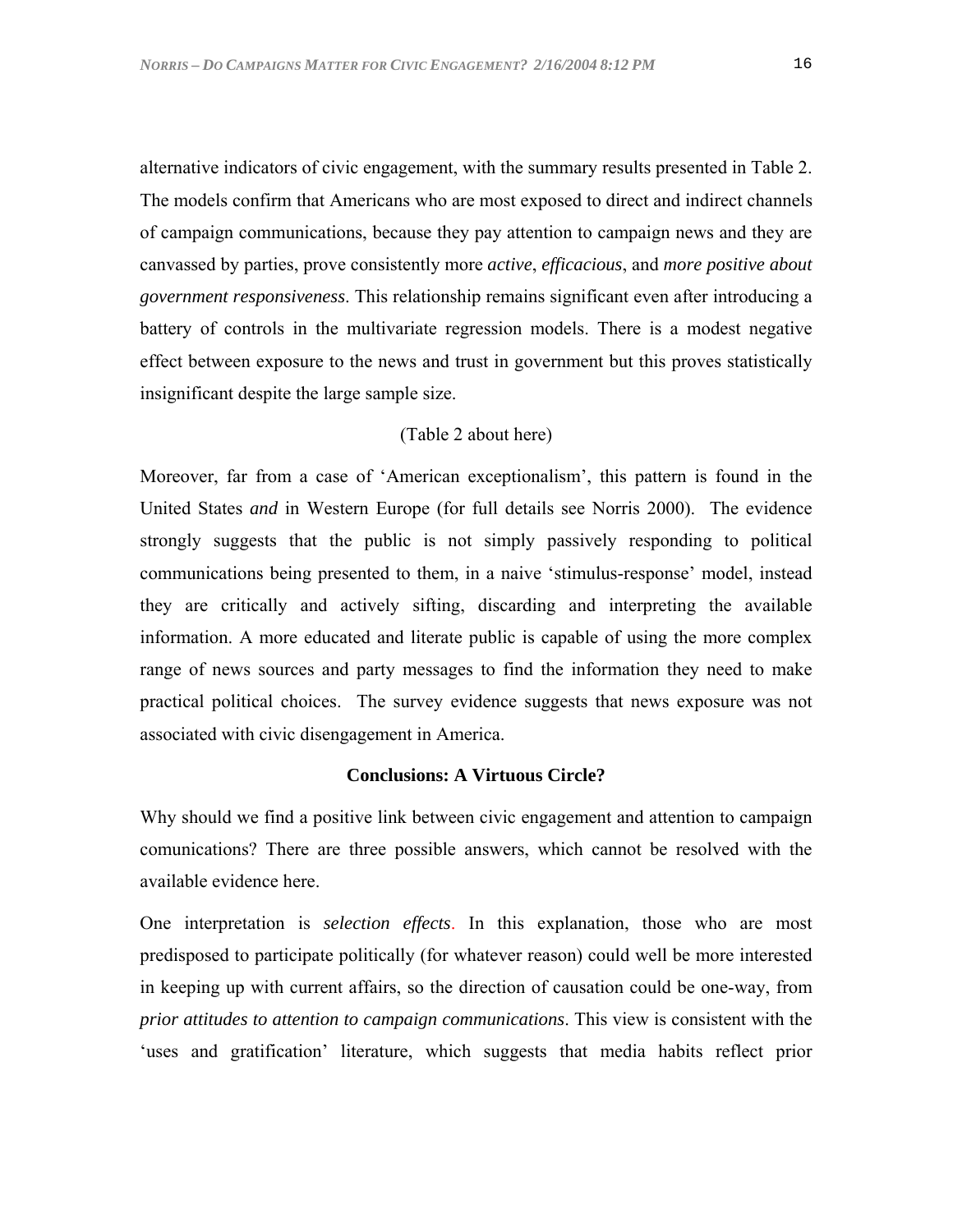predispositions in the audience: people who love football turn to the sports results, people who invest in Wall Street check the business pages, and people interested in politics read about government and public policy (Blumler and Katz 1974). But if we assume a purely one-way selection effect, this implies that despite repeatedly turning to campaigns messages, the public learns nothing whatever from the process, a proposition that seems inherently implausible.

Another answer could be *media effects*. In this explanation, the process of watching or reading about campaign messages (for whatever reason) can be expected to increase our interest in, and knowledge about, government and elections, thereby facilitating political participation. The more we watch or read, in this interpretation, the more we learn. News habits can be caused by many factors such as leisure patterns and broadcasting schedules: people may catch the news because it comes on after a popular sit-com, or because radio stations air headline news between music clips, or because the household subscribes to home delivery of a newspaper. In this view, the direction of causality would again be one-way, but in this case running *from prior news habits to our subsequent political attitudes.*

Both these views could logically make sense of the associations we establish. One or the other could be true. It is not possible for us, any more than for others, to resolve the direction of causality from cross-sectional polls of public opinion taken at one point in time. But it seems more plausible and convincing to assume a two way-interactive process or *a virtuous circle*. In the long-term through repeated exposure, like the socialization process in the family or workplace, there may well be a 'virtuous circle' where the news media and party campaigns serve to activate the active. Those most interested and knowledgeable pay most attention to campaigns communications. Learning more about the election (the policy stances of the candidates and parties, the record of the government, the severity of social and economic problems facing the nation) reduces the barriers to further electoral turnout and civic engagement. In this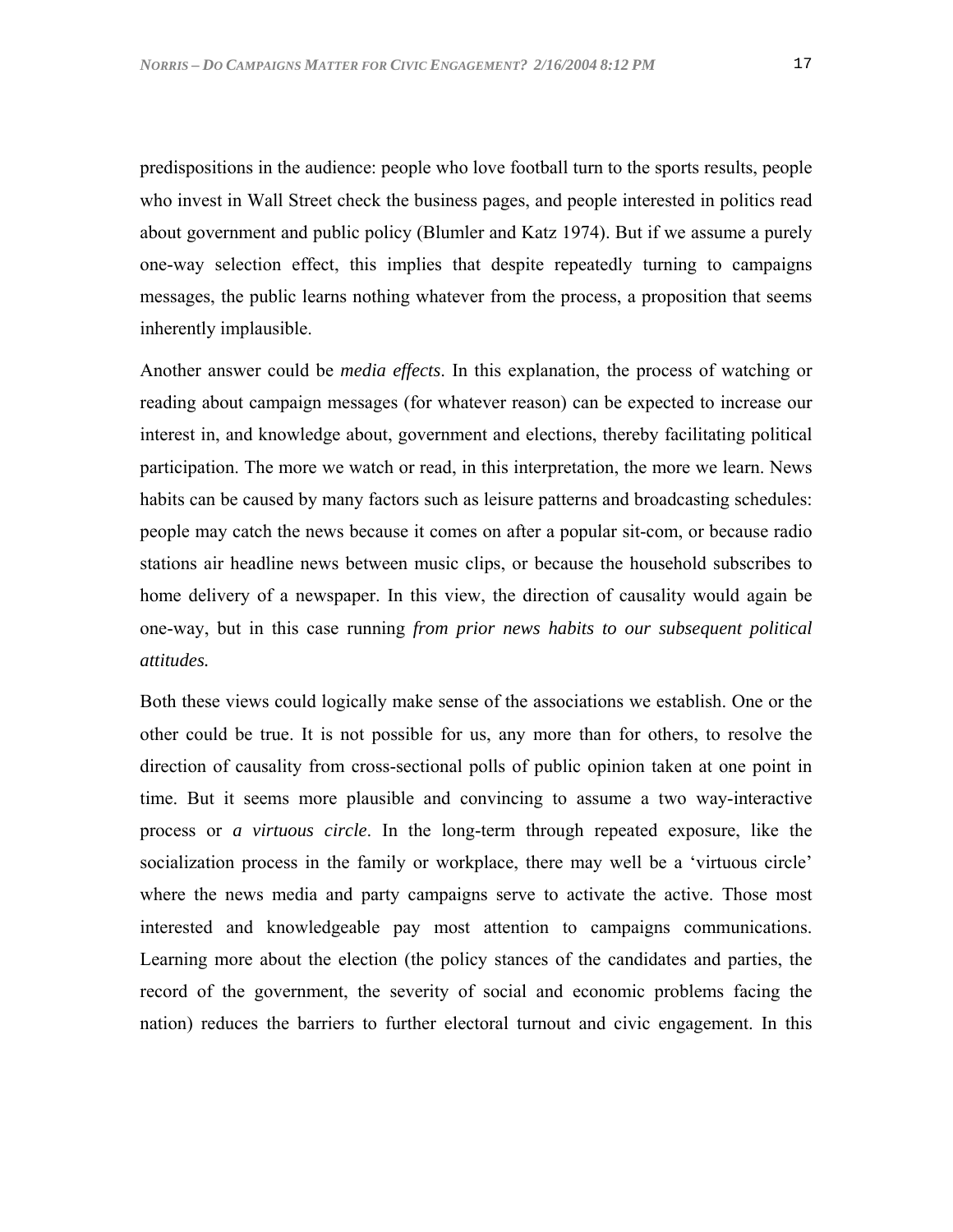interpretation, the ratchet of reinforcement thereby moves in a direction that is healthy for public participation.

In contrast, the news media has far less power to reinforce the disengagement of the disengaged, because, given the easy availability of the multiple alternatives now available, and minimal political interest, when presented with campaign messages this group is habitually more likely to turn over, turn off, or surf to another web page. If the disengaged do catch the news, they are likely to pay little attention. And if they do pay attention, they are more likely to mistrust campaign information. Repeatedly tuning out political messages inoculates against their potential impact. This theory cannot be proved conclusively from the available cross-sectional survey evidence, any more than can alternative theories of blaming campaign communications for the ills of the body politic, but it does provide a plausible and coherent interpretation of the associations confirmed in this study.

Claims of media malaise are methodologically flawed so that they are at best unproven, to use the Scottish verdict, or at worse false. As a result too often we are ëblaming the messenger' for more deep-rooted ills of the body politic. This matters, not just because we need to understand the real causes of civic disengagement to advance our knowledge, but also because the correct diagnosis has serious implications for public policy choices. Elaming the messenger' can prove a deeply conservative strategy, blocking effective reforms, especially given a First Amendment tradition that idealizes protection of media mega-corporations from public regulation.

This study does not seek to claim in la-de-da fashion that all is for the best in the best of all possible political worlds. If not 'broken', there are many deep-rooted flaws embedded in the core institutions of representative democracy; we are not seeking to present a Panglossian view. The important point for this argument is that many failings have deepseated structural causes, whether the flood of dollars drowning American campaigns, the bungling and incompetence evident in the Florida recount, or the lack of viable third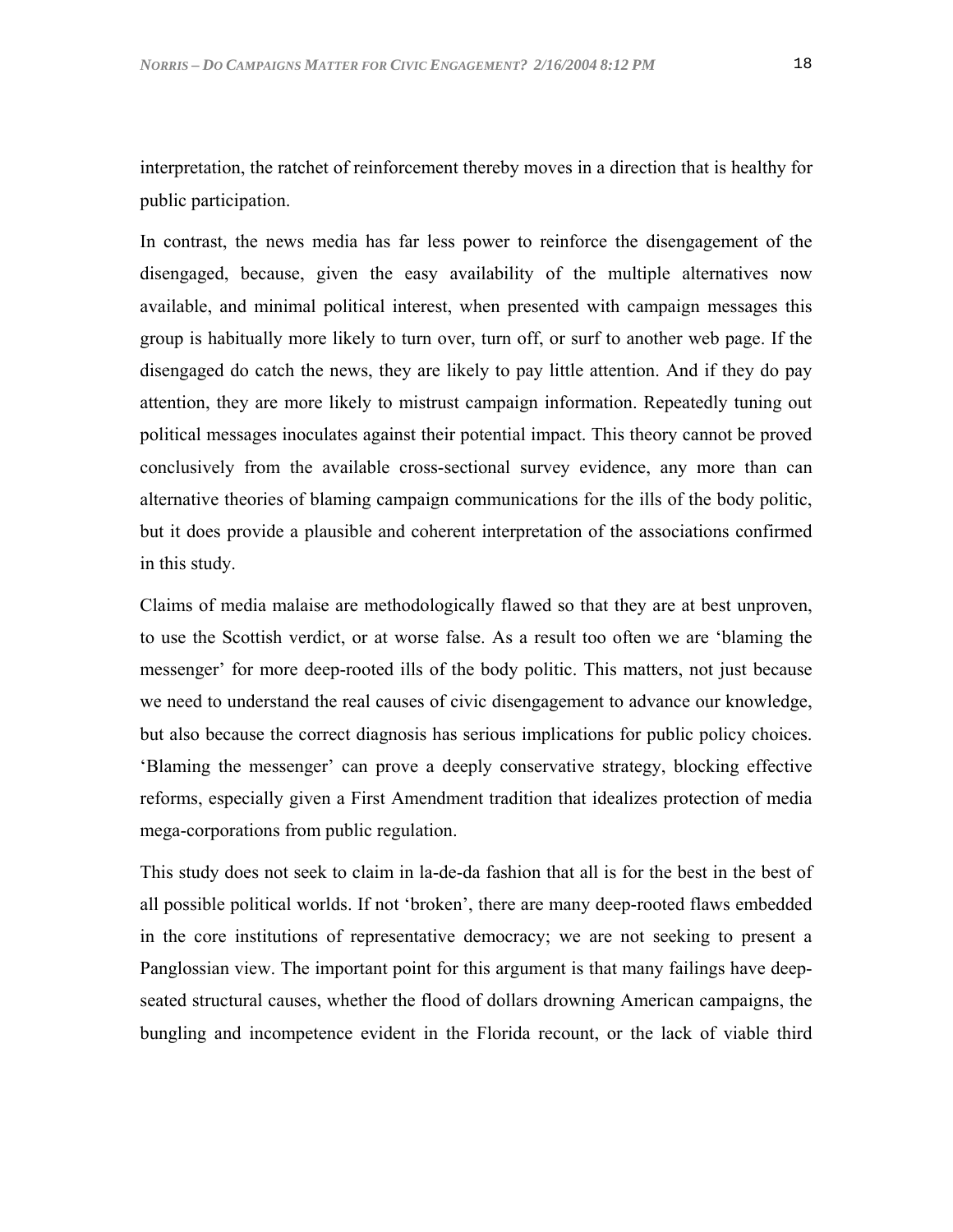parties competing in US elections (for details see Norris 2001c). If we stopped blaming the news mediaís coverage of campaigns, and directed attention to the structural problems in ensuring free, fair and competitive democratic elections, perhaps effective remedies would be more forthcoming.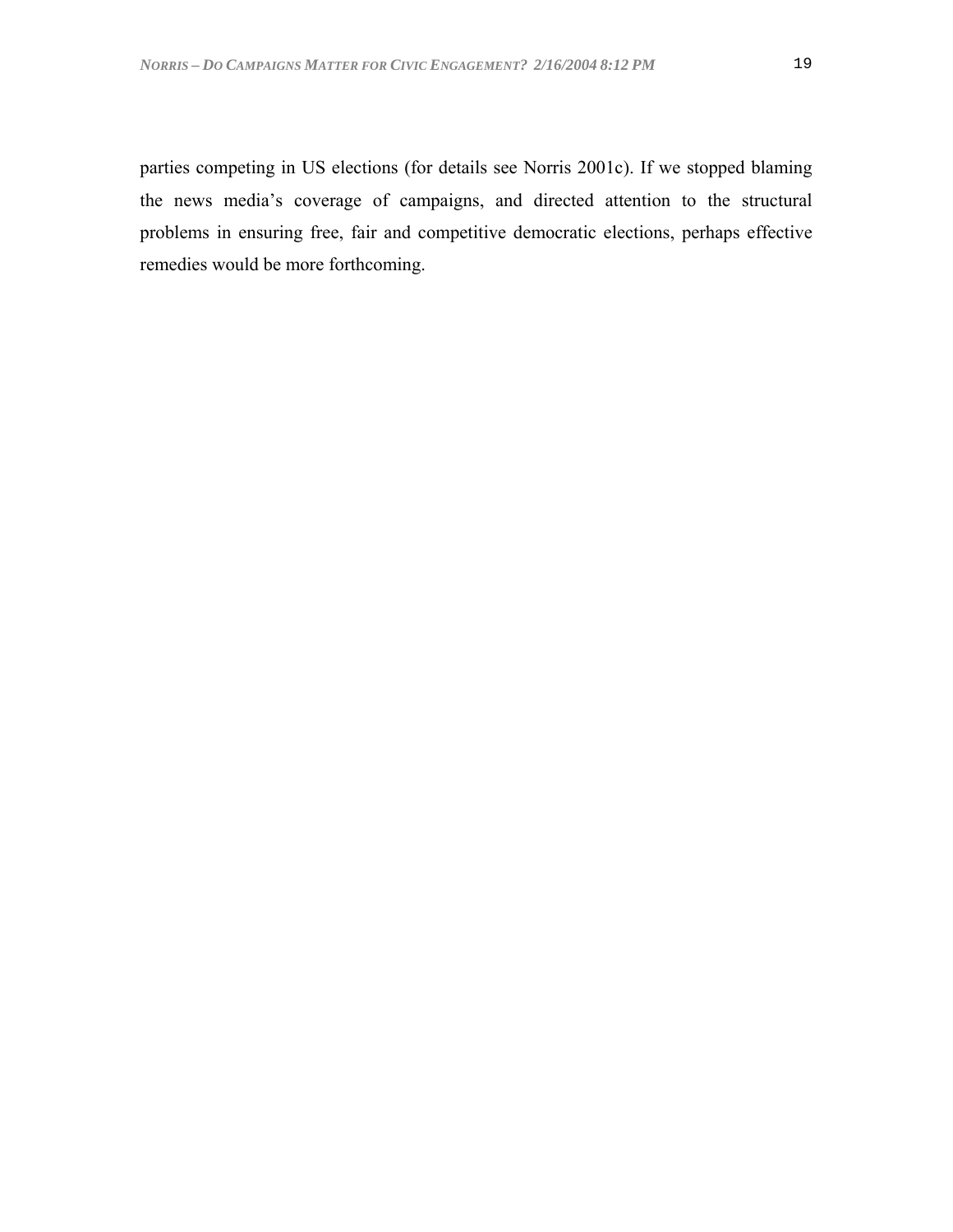



Note: Q: *"As you know, the political parties try to talk to as many people as they can to get them to vote for their candidate. Did anyone from one of the political parties call you up or come around and talk to you about the campaign this year?"* Source: NES 1956-2000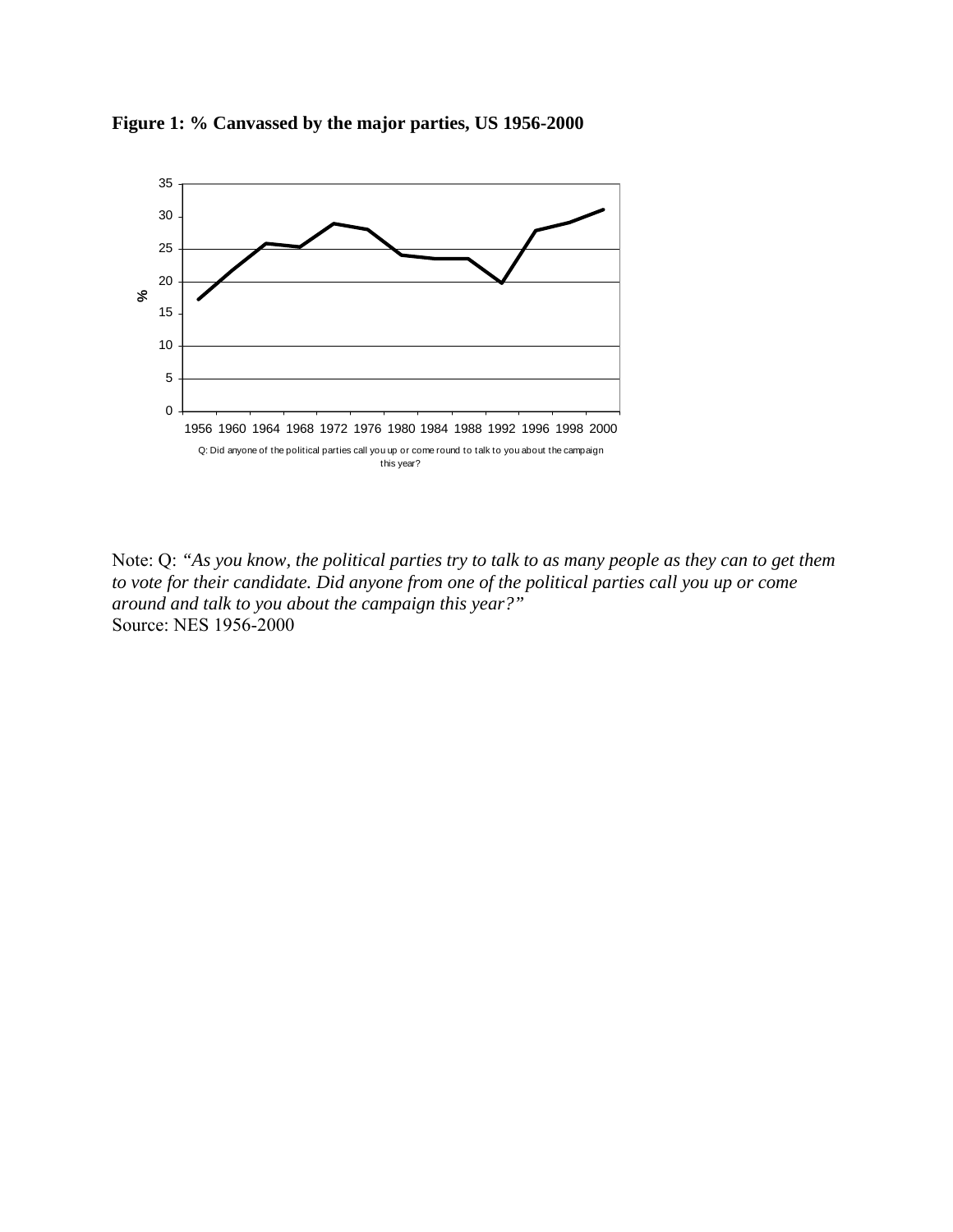

Figure 2: Trends in Campaign Activism, US 1952-2000

Notes: NES 2000 version of questions:

*Discuss: "*We would like to find out about some of the things people do to help a party or a candidate win an election. During the campaign, did you talk to any people and try to show them why they should vote for or against one of the parties or candidates?"

*Meeting:* "Did you go to any political meetings, rallies, speeches, dinners, or things like that in support of a particular candidate?"

*Party Work*: "Did you do any (other) work for one of the parties or candidates?"

*Money*: During an election year people are often asked to make a contribution to support campaigns. Did you give money to an individual candidate running for public office?" "Did you give money to a political party during this election year?"

*Button*: "Did you wear a campaign button, put a campaign sticker on your car, or place a sign in your window or in front of your house?"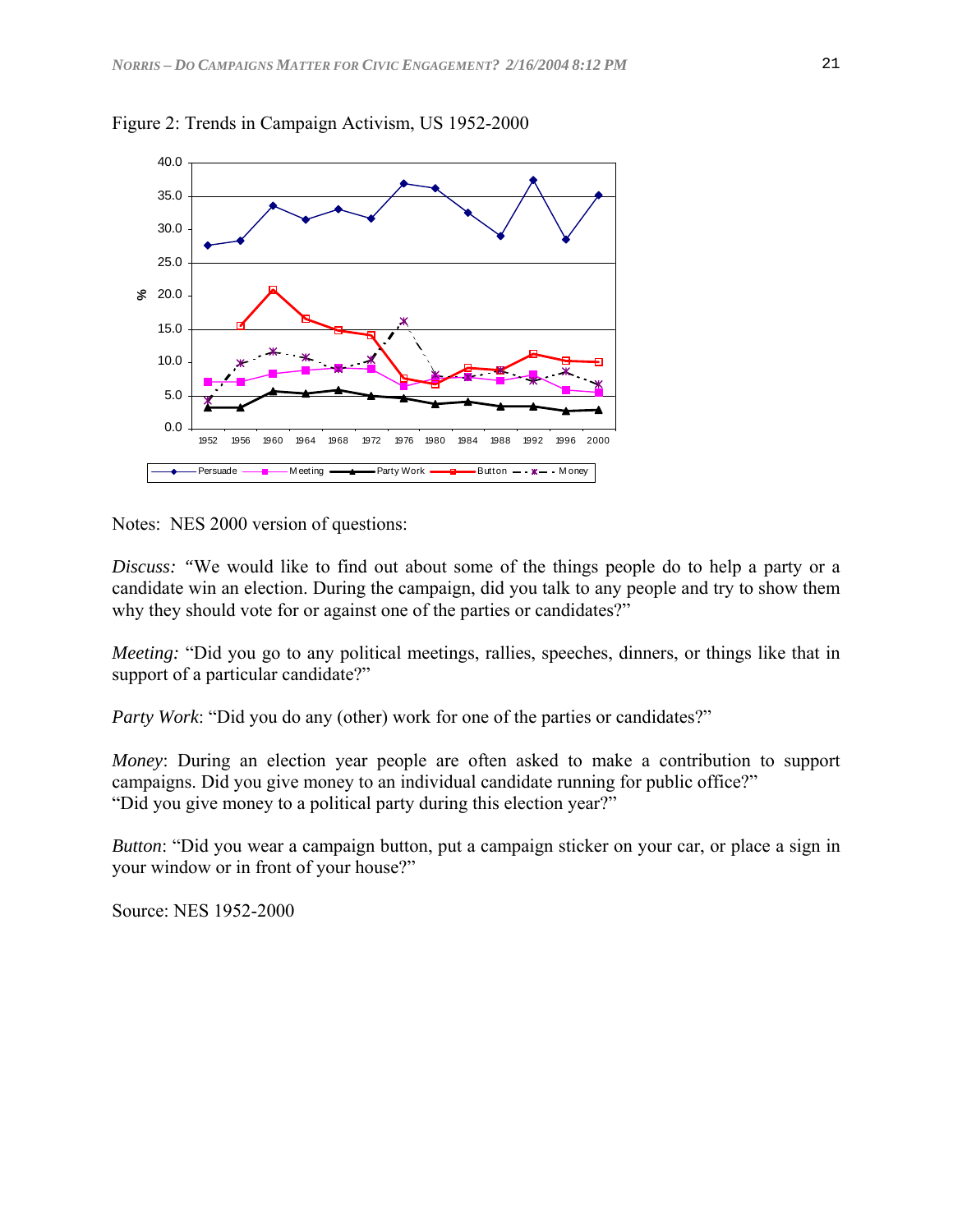





*Radio*: "How about radio – did you listen to any speeches or discussions about the campaign on the radio?"

*Magazines*: "Did you read about the campaign in any magazines?"

*Newspapers*: "Did you read about the campaign in any newspaper?"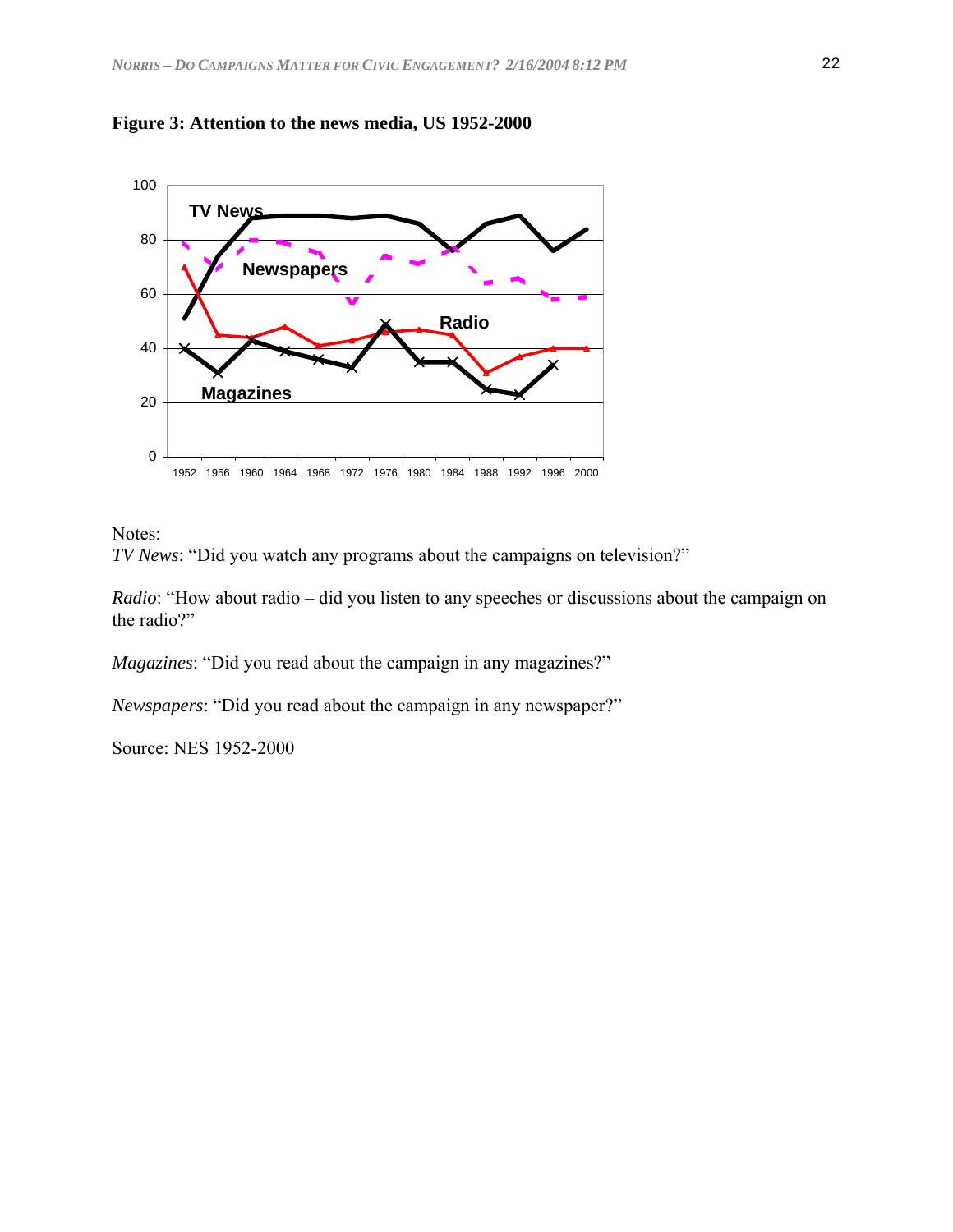



Notes:

*Interest in Campaigns*: "Some people don't pay much attention to political campaigns. How about you, would you say that you have been very much interested, somewhat interested, or not much interested in following the political campaigns so far this year?" % 'Very' interested.

*Interest in government and public affairs*: "Some people seem to follow what's going on in government and public affairs most of the time, whether there's an election going on or not. Others aren't that interested. Would you say you follow what's going on in government and public affairs most of the time, some of the time, only now and then, or hardly at all?" % 'Most/Some' of the time.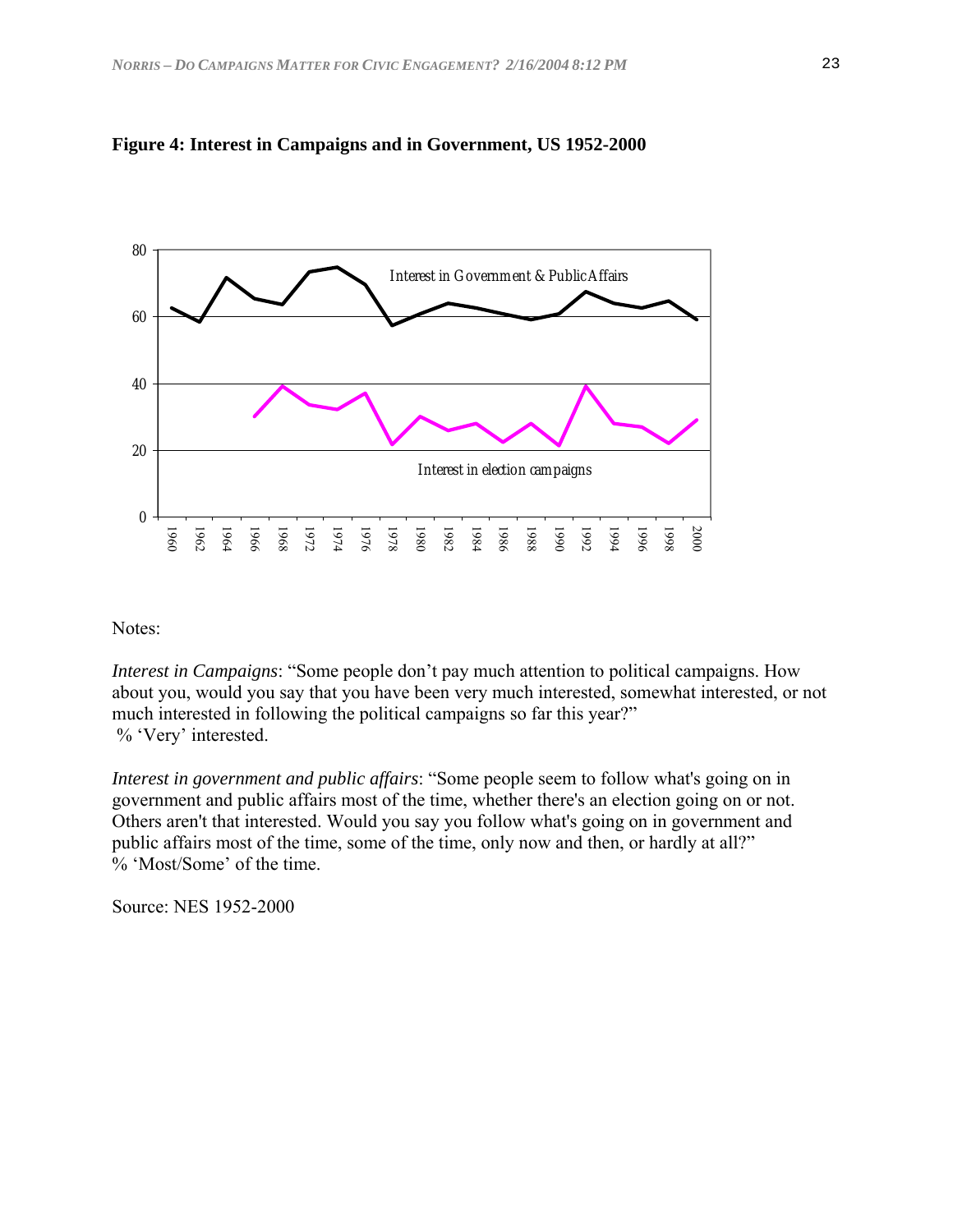



Notes:

*Crooked*: "Do you think that quite a few of the people running the government are (1958-1972: a little) crooked, not very many are, or do you think hardly any of them are crooked (1958-1972: at all $)$ ?"

*Benefit few*: "Would you say the government is pretty much run by a few big interests looking out for themselves or that it is run for the benefit of all the people?"

*Waste*: "Do you think that people in the government waste a lot of money we pay in taxes, waste some of it, or don't waste very much of it?"

*Trust government*: "How much of the time do you think you can trust the government in Washington to do what is right -- just about always, most of the time or only some of the time?"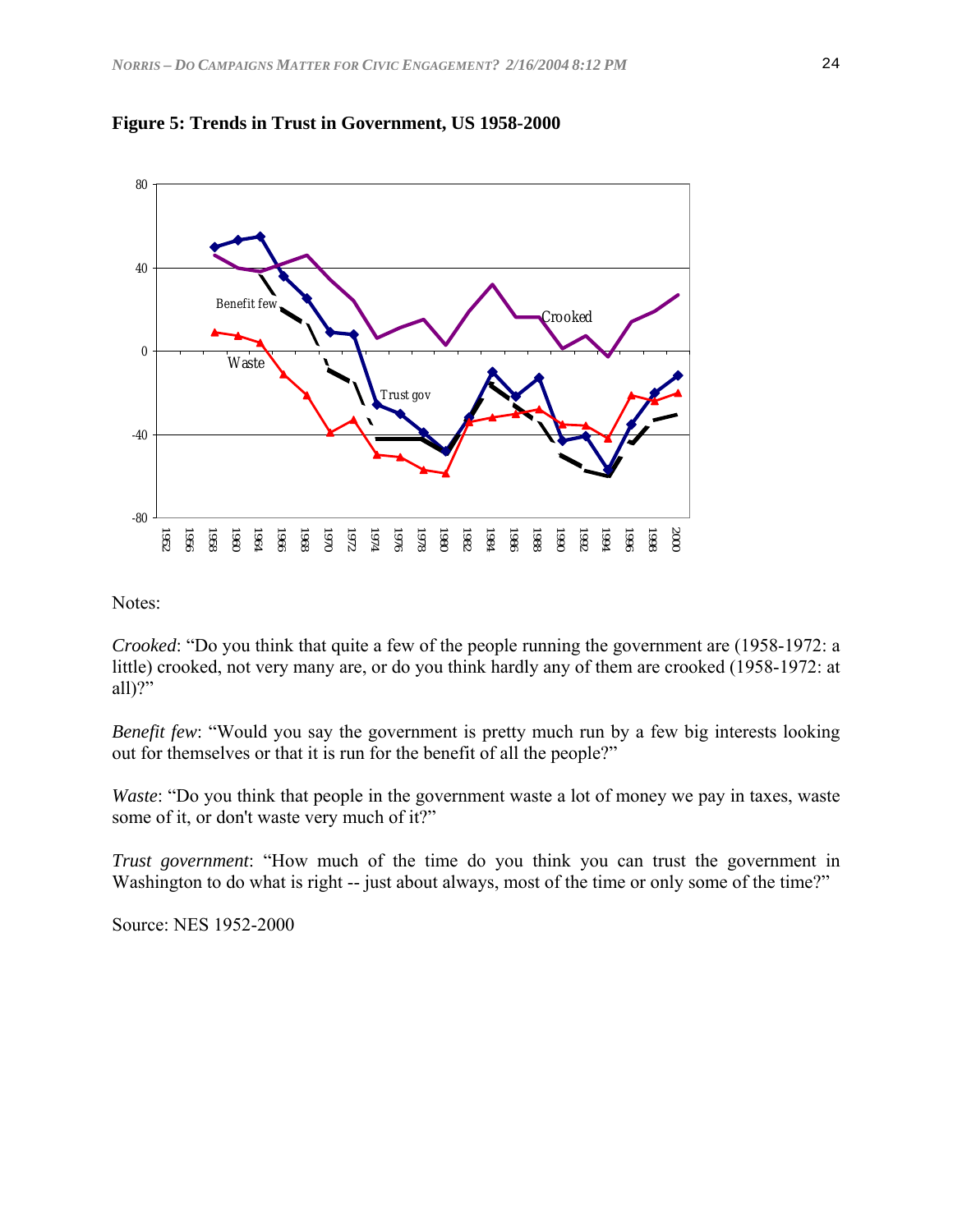|                              | B        | (s.e.) | Beta    | Sig. | Coding               |  |  |  |
|------------------------------|----------|--------|---------|------|----------------------|--|--|--|
|                              |          |        |         |      |                      |  |  |  |
| <b>YEAR</b>                  | .0001    | (.001) | .003    | .802 | Year of the election |  |  |  |
| <b>DEMOGRAPHIC CONTROLS</b>  |          |        |         |      |                      |  |  |  |
| Gender                       | .0354    | (.015) | .025    | .018 | Male $(1)$           |  |  |  |
| Race                         | $-0180$  | (.026) | $-.008$ | .485 | White $(1)$          |  |  |  |
| Age                          | $-.0271$ | (.005) | $-.065$ | .000 | Years                |  |  |  |
| Education                    | .0472    | (.010) | .064    | .000 | 4-categories         |  |  |  |
| Household Income             | .0157    | (.007) | .026    | .022 | 5-categories         |  |  |  |
| <b>ATTITUDINAL CONTROLS</b>  |          |        |         |      |                      |  |  |  |
| Political interest           | .1240    | (.006) | .256    | .000 | 7-point scale        |  |  |  |
| Strength of partisanship     | .0109    | (.004) | .033    | .002 | 7-point scale        |  |  |  |
| <b>ATTENTION TO CAMPAIGN</b> |          |        |         |      |                      |  |  |  |
| <b>NEWS</b>                  |          |        |         |      |                      |  |  |  |
| <b>TV News</b>               | .0388    | (.024) | .018    | .108 | See fn. Fig.3        |  |  |  |
| Newspapers                   | .0409    | (.018) | .027    | .024 | See fn. Fig.3        |  |  |  |
| Radio news                   | .0757    | (.015) | .054    | .000 | See fn. Fig.3        |  |  |  |
| Magazine news                | .1220    | (.017) | .085    | .000 | See fn. Fig.3        |  |  |  |
| Party contact                | .2230    | (.017) | .142    | .000 | Contacted (1)        |  |  |  |
| Constant                     | .205     |        |         |      |                      |  |  |  |
| Adjusted R2                  | .184     |        |         |      |                      |  |  |  |

# Table 1: Regression model predicting campaign activism, US 1948-1998

**Notes:** The model predicts campaign activism based on ordinary least squared regression models with columns reporting the unstandardized (B) coefficients (with the standard errors in parenthesis), the standardized Beta coefficients, and significance. The model was tested for collinearity.

*Campaign Activism*: A 4-point scale measuring attending a political meeting, working for a candidate or party, displaying a campaign button, and talking to others about parties or candidates. This scale is available for all elections except for 1954, 1958, and 1966. For details see Figure 2. It should be noted that similar results were replicated using the longer 6-point scale of campaign activism.

*Party contact*: See Figure 1.

Source: NES 1948-1998 merged dataset.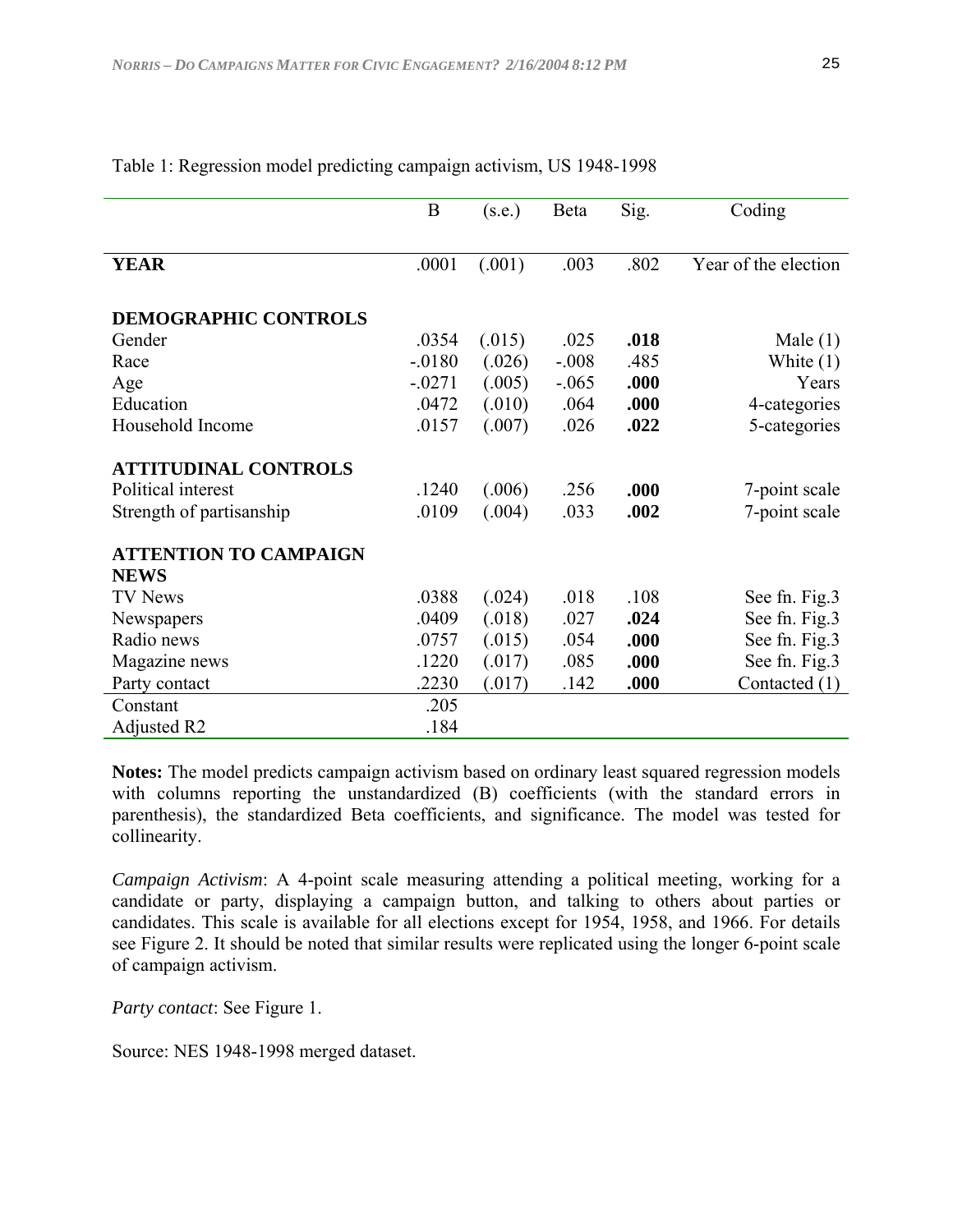|                     | <b>Media Attention</b> |        |         |      | <b>Party Contact</b> |        |      |      |       |
|---------------------|------------------------|--------|---------|------|----------------------|--------|------|------|-------|
|                     | B                      | (s.e.) | Beta    | Sig. | B                    | (s.e.) | Beta | Sig. | $R^2$ |
| Campaign activism   | 0.067                  | (.007) | .109    | .000 | .223                 | (.016) | .142 | .000 | .183  |
| External efficacy   | 1.212                  | (.458) | .033    | .008 | 2.813                | (.983) | .030 | .004 | .149  |
| Trust in government | $-0.458$               | (.275) | $-.021$ | .095 | .178                 | (.589) | .003 | .763 | .090  |
| Government          | 1.504                  | (.323) | .060    | .000 | .291                 | (.323) | .060 | .000 | .064  |
| responsiveness      |                        |        |         |      |                      |        |      |      |       |

Table 2: The relationship between media attention, party contact, and civic engagement, with controls, US 1952-1998

Note: For the design of the full model see Table 1. The results presented here show the effects of media exposure and party contact on selected indicators of civic engagement in multivariate ordinary least squares regression models which control for the year of the survey, the standard socio-demographic characteristics (gender, race, age, income, and education), and political attitudes commonly associated with civic engagement (the political interest scale and the strength of partisanship). The columns present the unstandardized regression (B) coefficients, the standard error (s.e.) in parenthesis, the standardized Beta coefficients, the significance of the association, and the adjusted  $R^2$  for the whole model. All models were tested for collinearity.

*Party contact*: see fn Figure 1.

*Campaign activism scale*: see fn Figure 2.

*Campaign news attention*: This scale is based on attention to the campaign in TV news, newspaper, radio news, and magazines. See fn Figure 3.

*Trust in government*: see fn Figure 5.

*External efficacy*: 100-point scale "Public officials don't care much what people like me think" and "People like me don't have any say about what the government does."

*Government responsiveness*: 100-pt scale "Over the years, how much attention do you feel the government pays to what the people think when it decides what to do -- a good deal, some, or not much?" and "How much do you feel that having elections makes the government pay attention to what the people think, a good deal, some or not much?

Source: NES 1948-1998 merged dataset.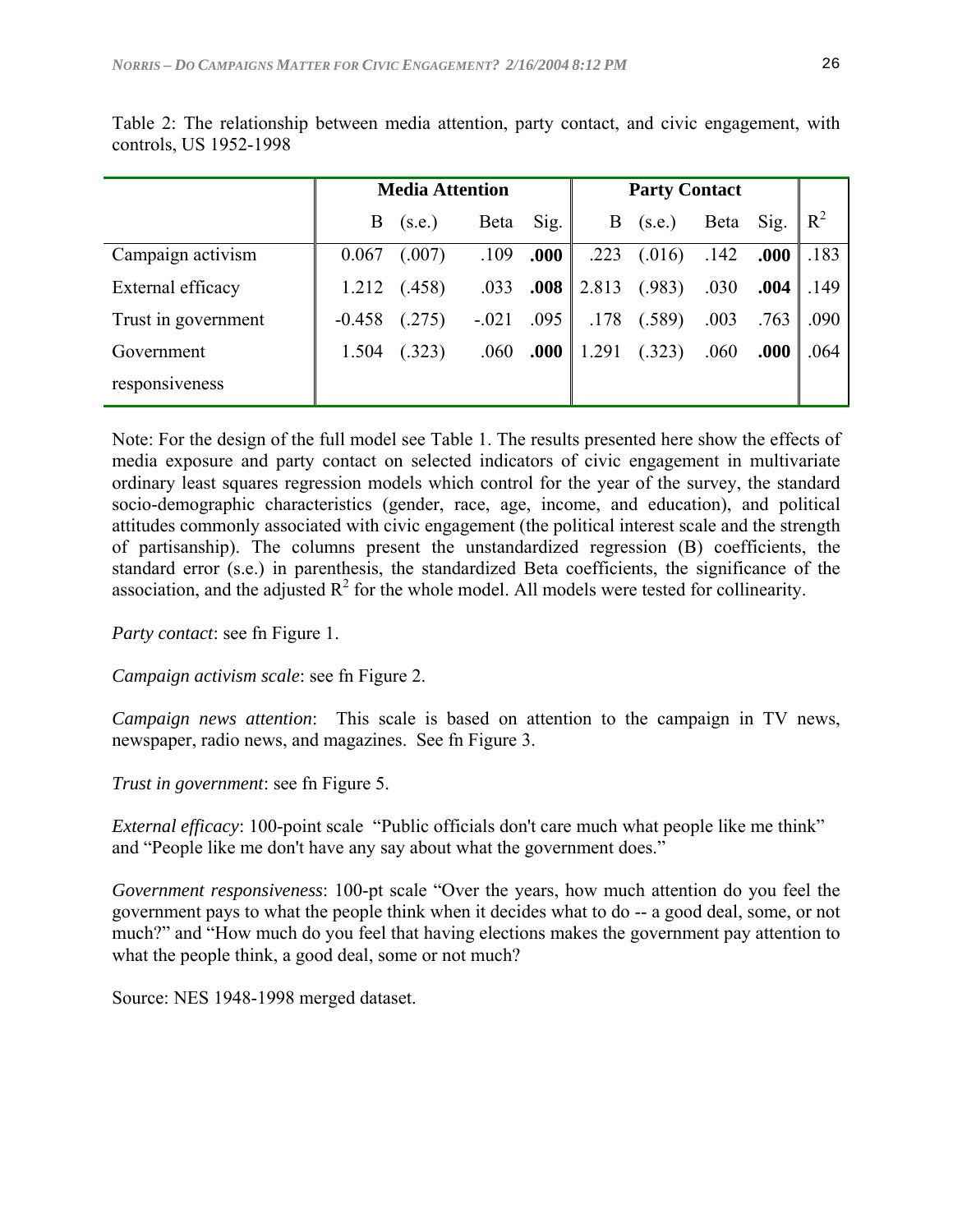#### References

- Achille, Y. and J. I. Bueno. 1994. *Les televisions publiques en quete d'avenir.* Grenoble: Presses Universitaires de Grenoble.
- Andersen, Svein S., and Kjell A. Eliassen. 1996. *The European Union: How Democratic is It?*  London: Sage.
- Ansolabehere, Stephen and Shanto Iyengar. 1995. *Going Negative: How Political Advertisments Shrink and Polarize the Electorate.* New York: Free Press.
- Becker, Lee, and D. Charles Whitney. 1980. 'Effects of Media Dependencies: Audience Assessment of Government.' *Communication Research*. 7(1): 95-120.
- Becker, Lee, Idowu A. Sobowale and William Casey, Jr. 1979. 'Newspaper and Television Dependencies: Effects on Evaluations of Public Officials.' *Journal of Broadcasting*. 23(4): 465-75.
- Bennett, Stephen Earl, Staci L. Rhine, Richard S. Flickinger and Linda L.M. Bennett. 1999. "Videomalaise Revisited: Reconsidering the relation between the public's view of the media and trust in government.' *The Harvard International Journal of Press/Politics* 4(4): 8-23.
- Blumler, Jay G. and Elihu Katz. Eds. 1974. *The Uses of Mass Communications: Current Perspectives on Gratifications Research.* Beverly Hills, CA: Sage.
- Blumler, Jay G., and Michael Gurevitch. 1995. *The Crisis of Public Communication*. London: Longman.
- Bowler, Shaun and David Farrell. 1992. *Electoral Strategies and Political Marketing*. New York: St. Martin's Press.
- Butler, David and Austin Ranney. 1992. *Electioneering*. Oxford: Clarendon Press;
- Cappella, Joseph N. and Kathleen H. Jamieson. 1997. *Spiral of Cynicism: The Press and the Public Good*. New York: Oxford University Press.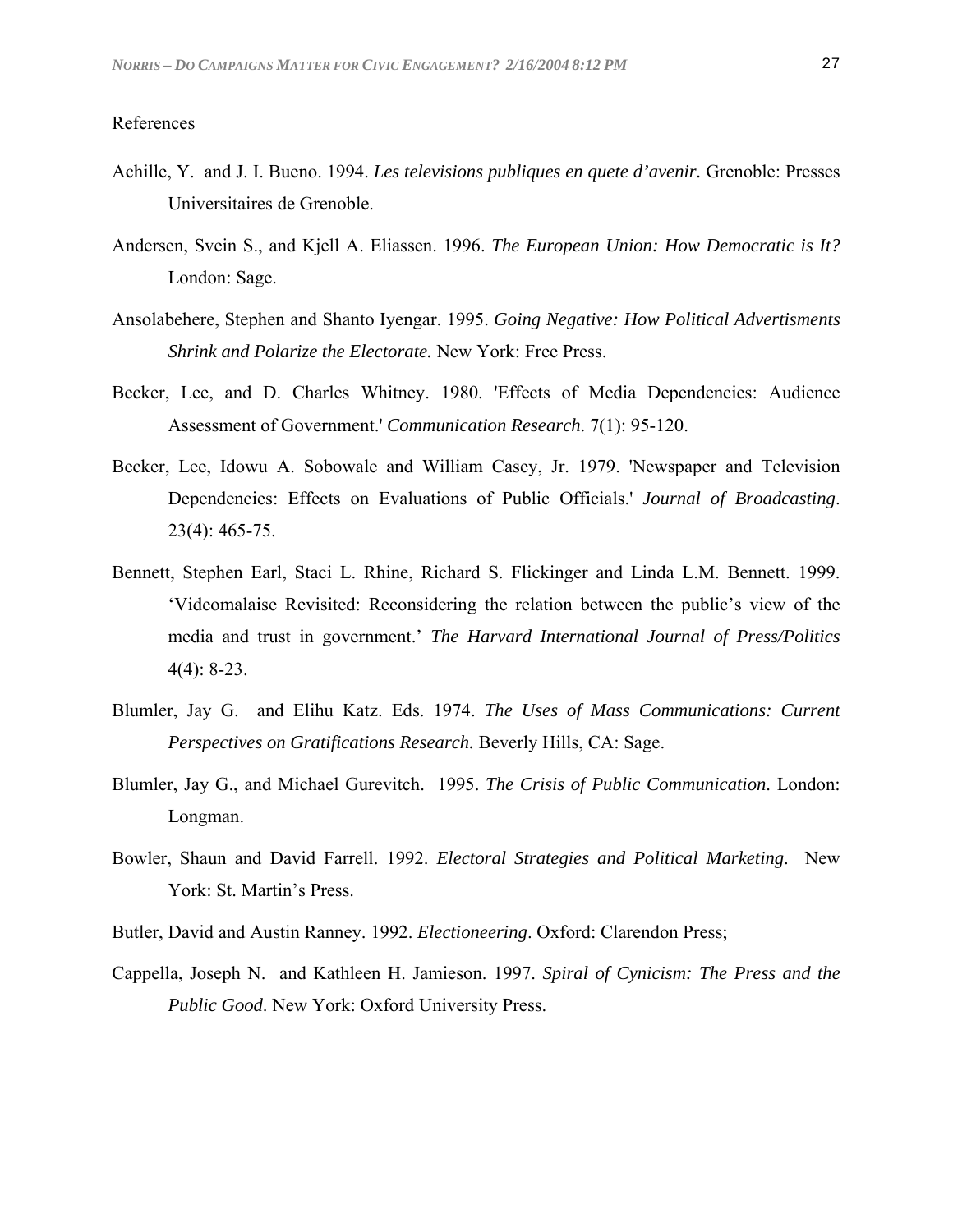- Cappella, Joseph N., and Kathleen H. Jamieson. 1996. 'News Frames, Political Cynicism and Media Cynicismí. In *The Media and Politics*, edited by Kathleen Hall Jamieson. *The Annals of the American Academy of Political and Social Science*. Volume 546;
- Curtice, John, Rüdiger Schmitt-Beck and Peter Schrott. 1998. 'Do the Media Matter?' Paper presented at the *Annual Meeting of the Mid-West Political Science Association*, Chicago.
- Dahlgren, Peter. 1995. *Television and the Public Sphere*. London: Sage.
- Dautrich, Kenneth and Thomas H. Hartley. *How the News Media Fail American Voters: Causes, Consequences and Remedies.* New York: Columbia University Press.
- Esser, Frank. (1999) 'Tabloidization of News: A Comparative Analysis of Anglo-American and German Press Journalism.í *European Journal of Communication*. 14(3): 291-324.
- Fallows, James. 1996. *Breaking the News*. New York: Pantheon Books.
- Franklin, Bob. 1994. *Packaging Politics*. London: Edward Arnold.
- Gabler, Neil. 1998. *Life the Movie*. New York: Alfred A. Knopf. P.61.
- Gunther, Richard and Anthony Mughan. 2000. *Democracy and the Media*. Cambridge: Cambridge University Press.
- Hayward, Jack. 1995. *The Crisis of Representation in Europe*. London: Frank Cass.
- Hill, Kevin A. and John E. Hughes.1998. *Cyberpolitics*. New York: Rowman and Littlefield.
- Holtz-Bacha, Christina. 1990. ëVideomalaise Revisited: Media Exposure and Political Alienation in West Germany.' *European Journal of Communication*. 5: 73-85.
- Jones, Nicholas. 1995. *Soundbites and Spin Doctors*. London: Cassell;
- Kaase, Max. 2000. 'Germany'. In *Democracy and the Media: A Comparative Perspective*, Eds. Richard Gunther and Anthony Mughan. New York: Cambridge University Press.
- Ladd, Everett Carll, and Karlyn H. Bowman. 1998. *What's Wrong? A Survey of American Satisfaction and Complaint*. Washington, DC: AEI Press.
- Lang, Kurt and Gladys Lang. 1966. 'The Mass Media and Voting'. In *Reader in Public Opinion and Communication* edited by Bernard Berelson and M. Janowitz. New York: Free Press.
- Lull, James and Stephen Hinerman. 1997. *Media Scandals*. Oxford: Polity Press.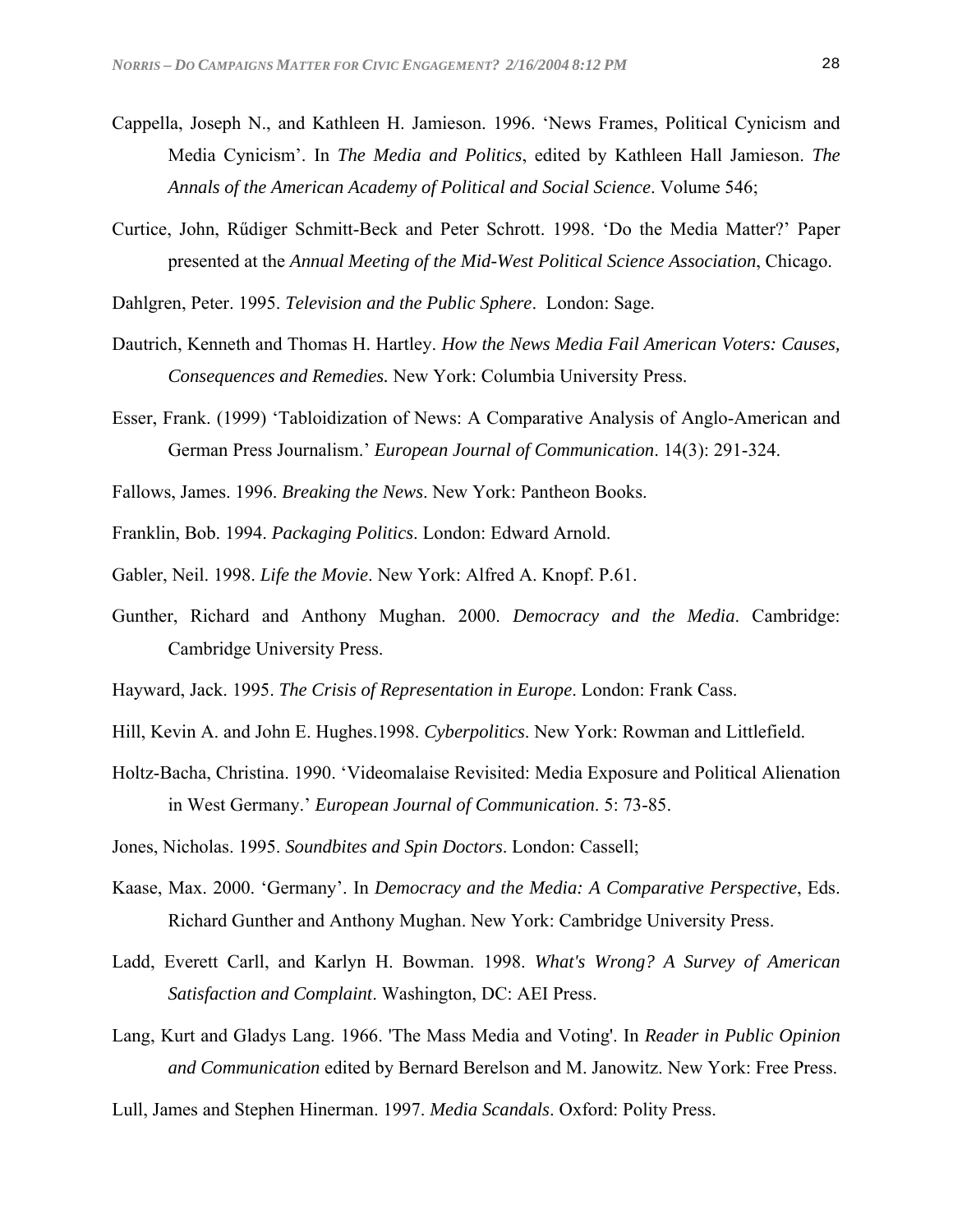- McLeod, Jack, Jane D. Brown, Lee B. Becker, and Dean A. Ziemke. 1977. 'Decline and fall at the White House: A Longitudinal Analysis of Communication Effects.<sup>†</sup> *Communication Research*. 4:3-22.
- Miller, Arthur, Edie H. Goldenberg, and Lutz Erbring. 1979. 'Set-type Politics: The Impact of Newspapers on Public Confidence.' *American Political Science Review.* 73: 67-84.
- Murdock, Graham and Peter Golding. 1989. 'Information Poverty and Political Inequality: Citizenship in the Age of Privatised Communications.' *Journal of Communication*. 39: 180-193.
- Newton, Kenneth. 1997. 'Politics and the News Media: Mobilisation or Videomalaise?' In *British Social Attitudes: the 14th Report*, 1997/8, eds. Roger Jowell, John Curtice, Alison Park, Katarina Thomson and Lindsay Brook. Aldershot: Ashgate;
- Newton, Kenneth. 1999. ëMass Media Effects: Mobilization or Media Malaise?í *British Journal of Political Science*. 29: 577-599.
- Norris, Pippa, John Curtice, David Sanders, Margaret Scammell and Holli A. Semetko. 1999. *On Message.* London: Sage.
- Norris, Pippa. 1996. 'Does Television Erode Social Capital? A Reply to Putnam.' *P.S.: Political Science and Politics* XXIX(3);
- Norris, Pippa. 1999. *Critical Citizens: Global Support for Democratic Governance*. Oxford: Oxford University Press.
- Norris, Pippa. 2001a. *Digital Divide: Civic Engagement, Information Poverty and the Internet Worldwide*. NY: Cambridge University Press.
- Norris, Pippa. 2001b. ëCivic Engagement and Campaign 2000.í *The Harvard International Journal of Press-Politics.* 6(1).
- Norris, Pippa. 2001c. ëUS Campaign 2000: Of Pregnant Chads, Bulletfly Ballots and Partisan Vitriol.' *Government and Opposition*. 36(1):3-26.
- Nye, Joseph Jr, Philip Zelikow and David King. 1997. *Why People Don't Trust Government*. Cambridge, MA: Harvard University Press.